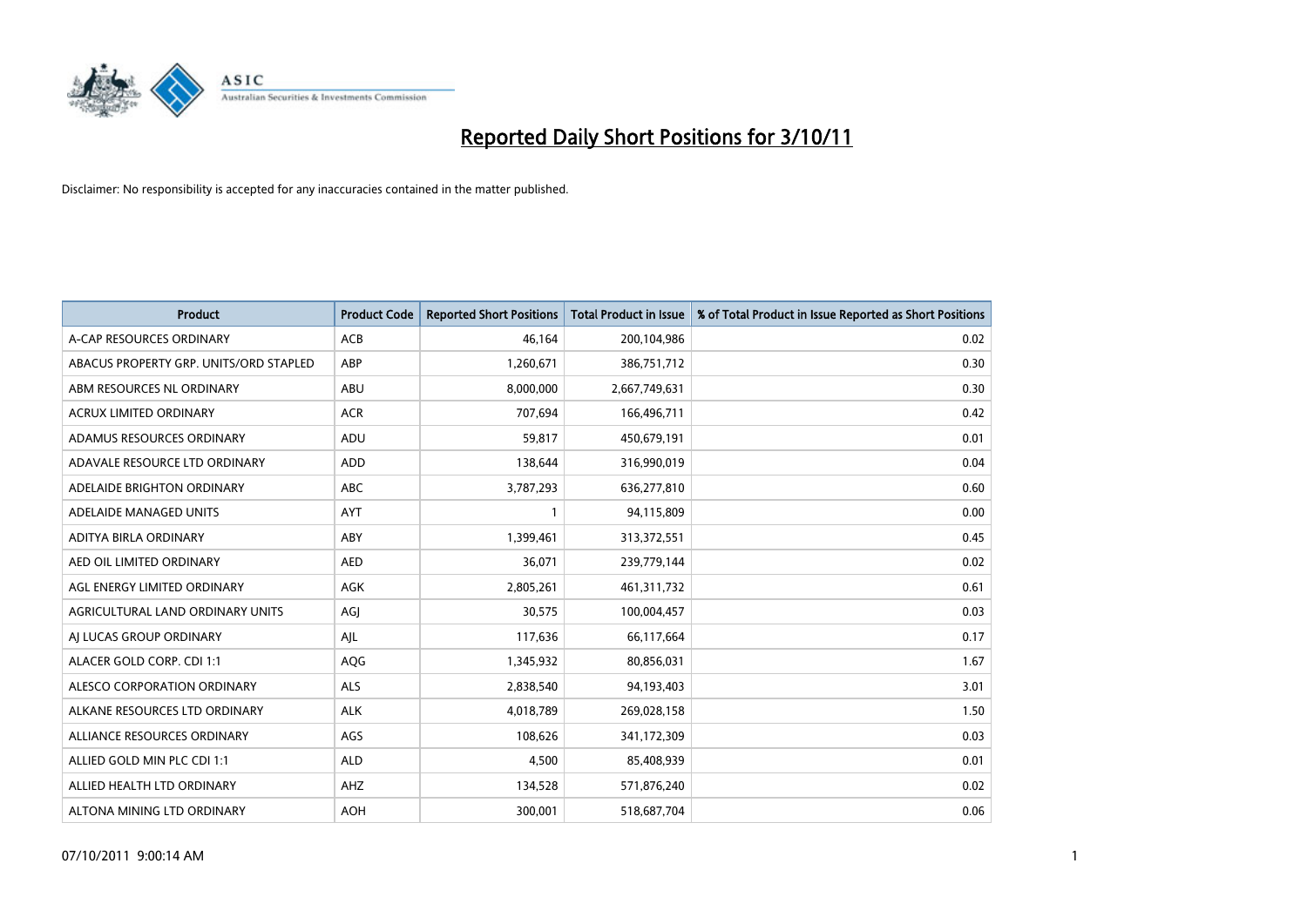

| <b>Product</b>                          | <b>Product Code</b> | <b>Reported Short Positions</b> | <b>Total Product in Issue</b> | % of Total Product in Issue Reported as Short Positions |
|-----------------------------------------|---------------------|---------------------------------|-------------------------------|---------------------------------------------------------|
| ALUMINA LIMITED ORDINARY                | <b>AWC</b>          | 41,392,447                      | 2,440,196,187                 | 1.71                                                    |
| AMADEUS ENERGY ORDINARY                 | AMU                 | 454,000                         | 284,647,851                   | 0.16                                                    |
| AMALGAMATED HOLDINGS ORDINARY           | AHD                 | 1,504                           | 157,480,461                   | 0.00                                                    |
| AMCOM TELECOMM. ORDINARY                | <b>AMM</b>          |                                 | 238,954,789                   | 0.00                                                    |
| AMCOR LIMITED ORDINARY                  | <b>AMC</b>          | 3,429,464                       | 1,227,572,318                 | 0.27                                                    |
| AMP LIMITED ORDINARY                    | AMP                 | 16,827,386                      | 2,811,693,913                 | 0.57                                                    |
| AMPELLA MINING ORDINARY                 | <b>AMX</b>          | 1,078,290                       | 204,985,108                   | 0.53                                                    |
| ANSELL LIMITED ORDINARY                 | <b>ANN</b>          | 2,413,425                       | 133,055,140                   | 1.80                                                    |
| ANZ BANKING GRP LTD ORDINARY            | ANZ                 | 9,679,404                       | 2,629,033,329                 | 0.36                                                    |
| APA GROUP STAPLED SECURITIES            | <b>APA</b>          | 6,339,727                       | 639,334,625                   | 0.96                                                    |
| APEX MINERALS NL ORDINARY               | <b>AXM</b>          | 885,146                         | 5,550,243,713                 | 0.02                                                    |
| APN EUROPEAN RETAIL UNITS STAPLED SEC.  | <b>AEZ</b>          | 11,832                          | 544,910,660                   | 0.00                                                    |
| APN NEWS & MEDIA ORDINARY               | <b>APN</b>          | 29,581,281                      | 630,211,415                   | 4.68                                                    |
| AQUARIUS PLATINUM. ORDINARY             | <b>AOP</b>          | 5,033,637                       | 470,167,206                   | 1.08                                                    |
| AQUILA RESOURCES ORDINARY               | <b>AQA</b>          | 6,331,229                       | 374,368,499                   | 1.67                                                    |
| ARAFURA RESOURCE LTD ORDINARY           | ARU                 | 8,273,495                       | 367,980,342                   | 2.22                                                    |
| ARB CORPORATION ORDINARY                | <b>ARP</b>          | 20,348                          | 72,481,302                    | 0.02                                                    |
| ARDENT LEISURE GROUP STAPLED SECURITIES | AAD                 | 891,524                         | 324, 167, 221                 | 0.29                                                    |
| ARISTOCRAT LEISURE ORDINARY             | <b>ALL</b>          | 26,931,643                      | 536,480,307                   | 5.01                                                    |
| ASCIANO LIMITED ORDINARY                | <b>AIO</b>          | 37,739,558                      | 2,926,103,883                 | 1.28                                                    |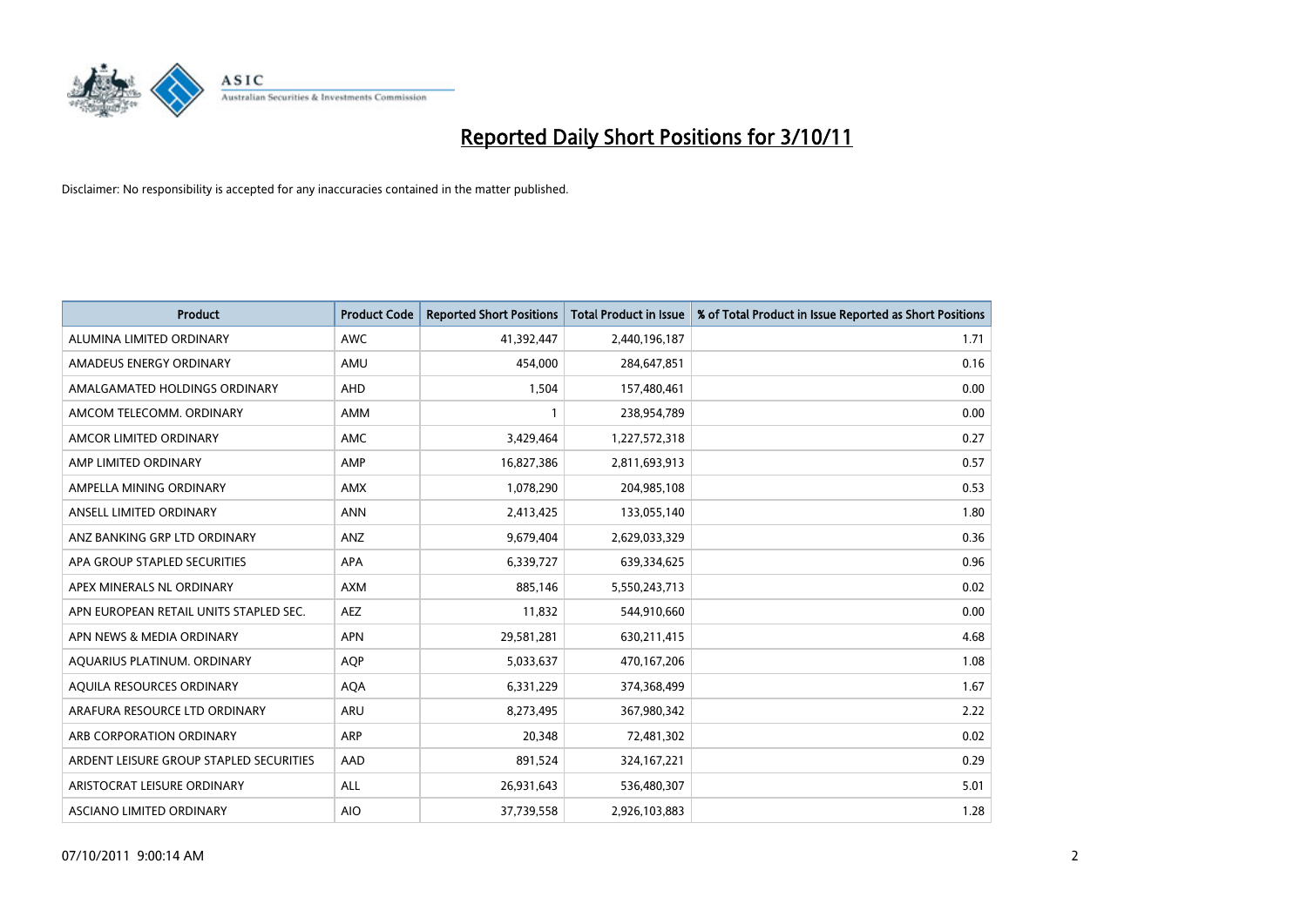

| <b>Product</b>                          | <b>Product Code</b> | <b>Reported Short Positions</b> | <b>Total Product in Issue</b> | % of Total Product in Issue Reported as Short Positions |
|-----------------------------------------|---------------------|---------------------------------|-------------------------------|---------------------------------------------------------|
| ASG GROUP LIMITED ORDINARY              | <b>ASZ</b>          | 84,697                          | 169,117,796                   | 0.05                                                    |
| ASPEN GROUP ORD/UNITS STAPLED           | APZ                 | 1,017,394                       | 584,985,037                   | 0.18                                                    |
| ASPIRE MINING LTD ORDINARY              | <b>AKM</b>          | 3,275,137                       | 540,594,556                   | 0.59                                                    |
| <b>ASTON RES LTD ORDINARY</b>           | <b>AZT</b>          | 1,806,298                       | 204,527,604                   | 0.88                                                    |
| ASTRO JAP PROP GROUP STAPLED SECURITIES | AJA                 | 28,020                          | 58,445,002                    | 0.05                                                    |
| ASX LIMITED ORDINARY                    | ASX                 | 2,123,651                       | 175,136,729                   | 1.21                                                    |
| ATLANTIC LIMITED ORDINARY               | ATI                 | 51,573                          | 114,273,650                   | 0.05                                                    |
| ATLAS IRON LIMITED ORDINARY             | AGO                 | 7,858,213                       | 886,321,433                   | 0.89                                                    |
| AURORA OIL & GAS ORDINARY               | <b>AUT</b>          | 8,908,960                       | 411,155,343                   | 2.16                                                    |
| AUSDRILL LIMITED ORDINARY               | <b>ASL</b>          | 149,458                         | 301,685,848                   | 0.03                                                    |
| AUSENCO LIMITED ORDINARY                | <b>AAX</b>          | 1,398,006                       | 123,258,843                   | 1.14                                                    |
| <b>AUSGOLD LIMITED ORDINARY</b>         | <b>AUC</b>          | 207,470                         | 85,151,972                    | 0.24                                                    |
| AUSTAL LIMITED ORDINARY                 | ASB                 | 474,087                         | 188,069,638                   | 0.24                                                    |
| <b>AUSTAR UNITED ORDINARY</b>           | <b>AUN</b>          | 1,641,587                       | 1,271,505,737                 | 0.11                                                    |
| AUSTBROKERS HOLDINGS ORDINARY           | <b>AUB</b>          | 2                               | 55,419,436                    | 0.00                                                    |
| AUSTIN ENGINEERING ORDINARY             | ANG                 | 5,247                           | 72,014,403                    | 0.00                                                    |
| <b>AUSTRALAND ASSETS ASSETS</b>         | AAZPB               | 1,168                           | 2,750,000                     | 0.04                                                    |
| AUSTRALAND PROPERTY STAPLED SECURITY    | <b>ALZ</b>          | 574,019                         | 576,846,597                   | 0.09                                                    |
| AUSTRALIAN AGRICULT, ORDINARY           | AAC                 | 1,124,124                       | 312,892,824                   | 0.35                                                    |
| AUSTRALIAN EDUCATION UNITS              | <b>AEU</b>          | 625.000                         | 175,465,397                   | 0.36                                                    |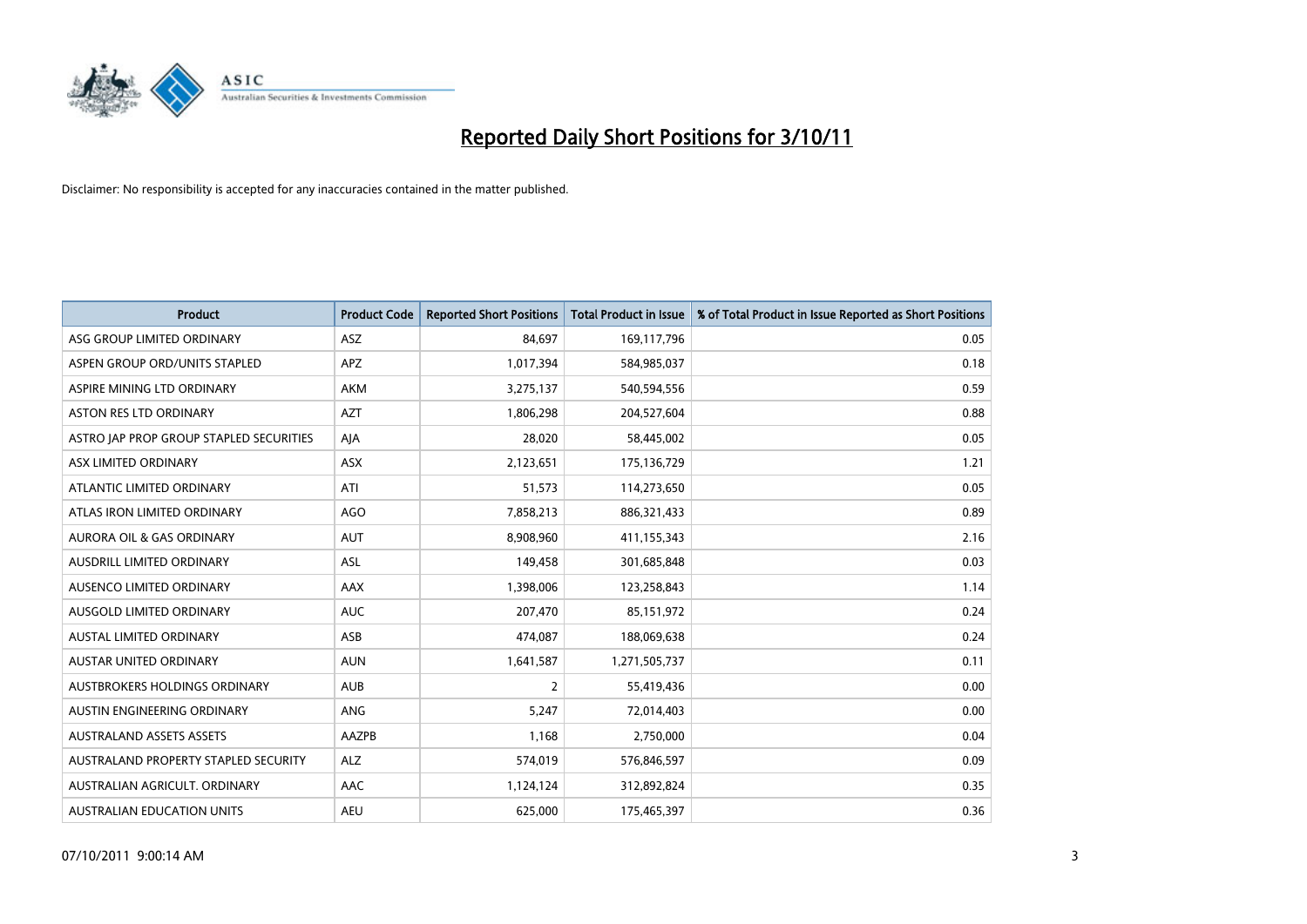

| <b>Product</b>                       | <b>Product Code</b> | <b>Reported Short Positions</b> | <b>Total Product in Issue</b> | % of Total Product in Issue Reported as Short Positions |
|--------------------------------------|---------------------|---------------------------------|-------------------------------|---------------------------------------------------------|
| AUSTRALIAN INFRASTR, UNITS/ORDINARY  | <b>AIX</b>          | 9,404,970                       | 620,733,944                   | 1.52                                                    |
| <b>AUSTRALIAN MINES LTD ORDINARY</b> | <b>AUZ</b>          | 1,400,000                       | 636,910,317                   | 0.22                                                    |
| AUSTRALIAN PHARM, ORDINARY           | API                 | 598,783                         | 488,115,883                   | 0.12                                                    |
| AUTOMOTIVE HOLDINGS ORDINARY         | <b>AHE</b>          | 268                             | 260,579,682                   | 0.00                                                    |
| AVANCO RESOURCES LTD ORDINARY        | AVB                 | 1,130,527                       | 792,184,822                   | 0.14                                                    |
| AVEXA LIMITED ORDINARY               | <b>AVX</b>          | 243,657                         | 847,688,779                   | 0.03                                                    |
| AWE LIMITED ORDINARY                 | AWE                 | 2,663,251                       | 521,871,941                   | 0.49                                                    |
| AZUMAH RESOURCES ORDINARY            | <b>AZM</b>          | 281,319                         | 282,020,356                   | 0.10                                                    |
| BANDANNA ENERGY ORDINARY             | <b>BND</b>          | 673,727                         | 528,081,199                   | 0.12                                                    |
| BANK OF OUEENSLAND, ORDINARY         | <b>BOO</b>          | 11,153,160                      | 225,369,547                   | 4.93                                                    |
| <b>BASE RES LIMITED ORDINARY</b>     | <b>BSE</b>          | 907,804                         | 460,440,029                   | 0.19                                                    |
| <b>BATHURST RESOURCES ORDINARY</b>   | <b>BTU</b>          | 11,708,483                      | 688,247,997                   | 1.70                                                    |
| <b>BAUXITE RESOURCE LTD ORDINARY</b> | <b>BAU</b>          | 111,797                         | 235,379,896                   | 0.05                                                    |
| <b>BC IRON LIMITED ORDINARY</b>      | <b>BCI</b>          | 228.818                         | 94,881,000                    | 0.24                                                    |
| BEACH ENERGY LIMITED ORDINARY        | <b>BPT</b>          | 1,378,068                       | 1,103,127,711                 | 0.12                                                    |
| BEADELL RESOURCE LTD ORDINARY        | <b>BDR</b>          | 2,252,664                       | 657,906,946                   | 0.33                                                    |
| BENDIGO AND ADELAIDE ORDINARY        | <b>BEN</b>          | 5,300,680                       | 360,412,014                   | 1.45                                                    |
| BERKELEY RESOURCES ORDINARY          | <b>BKY</b>          | 600,632                         | 174,298,273                   | 0.34                                                    |
| BETASHARES ASX RES ETF UNITS         | <b>ORE</b>          | 118,220                         | 4,519,665                     | 2.62                                                    |
| <b>BHP BILLITON LIMITED ORDINARY</b> | <b>BHP</b>          | 36,539,172                      | 3,211,496,105                 | 1.10                                                    |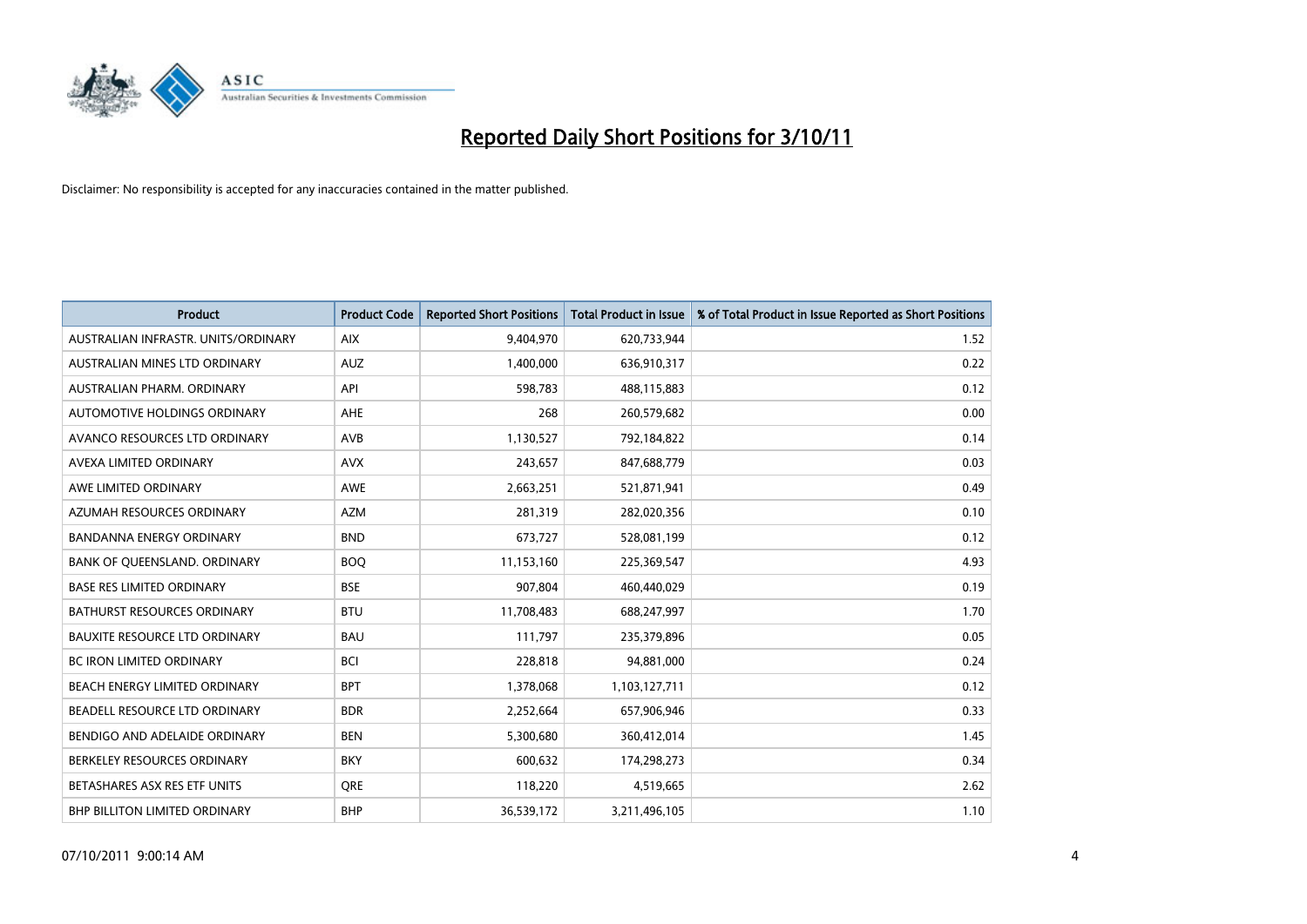

| <b>Product</b>                       | <b>Product Code</b> | <b>Reported Short Positions</b> | <b>Total Product in Issue</b> | % of Total Product in Issue Reported as Short Positions |
|--------------------------------------|---------------------|---------------------------------|-------------------------------|---------------------------------------------------------|
| <b>BILLABONG ORDINARY</b>            | <b>BBG</b>          | 22,074,114                      | 255,102,103                   | 8.65                                                    |
| <b>BIOTA HOLDINGS ORDINARY</b>       | <b>BTA</b>          | 2,008,845                       | 181,703,711                   | 1.10                                                    |
| <b>BISALLOY STEEL ORDINARY</b>       | <b>BIS</b>          | 84,480                          | 216,455,965                   | 0.04                                                    |
| BKI INVESTMENT LTD ORDINARY          | BKI                 | 508                             | 425,549,573                   | 0.00                                                    |
| <b>BLACKTHORN RESOURCES ORDINARY</b> | <b>BTR</b>          | 35,848                          | 122,918,000                   | 0.03                                                    |
| <b>BLUESCOPE STEEL LTD ORDINARY</b>  | <b>BSL</b>          | 80,193,651                      | 1,849,170,356                 | 4.32                                                    |
| <b>BOART LONGYEAR ORDINARY</b>       | <b>BLY</b>          | 6,893,935                       | 461,163,412                   | 1.49                                                    |
| <b>BOOM LOGISTICS ORDINARY</b>       | <b>BOL</b>          | 337,999                         | 465,011,147                   | 0.07                                                    |
| BORAL LIMITED. ORDINARY              | <b>BLD</b>          | 34,405,159                      | 744,729,957                   | 4.63                                                    |
| BOTSWANA METALS LTD ORDINARY         | <b>BML</b>          | 7.000                           | 143,717,013                   | 0.00                                                    |
| <b>BOW ENERGY LIMITED ORDINARY</b>   | <b>BOW</b>          | 3,154,915                       | 351,683,973                   | 0.89                                                    |
| <b>BRADKEN LIMITED ORDINARY</b>      | <b>BKN</b>          | 2,565,833                       | 166,448,631                   | 1.54                                                    |
| <b>BRAMBLES LIMITED ORDINARY</b>     | <b>BXB</b>          | 15,445,246                      | 1,480,249,166                 | 1.02                                                    |
| <b>BREVILLE GROUP LTD ORDINARY</b>   | <b>BRG</b>          | 2,739                           | 130,095,322                   | 0.00                                                    |
| <b>BRICKWORKS LIMITED ORDINARY</b>   | <b>BKW</b>          | 87,973                          | 147,567,333                   | 0.06                                                    |
| <b>BROCKMAN RESOURCES ORDINARY</b>   | <b>BRM</b>          | 60,686                          | 144,803,151                   | 0.04                                                    |
| BT INVESTMENT MNGMNT ORDINARY        | <b>BTT</b>          | 1,636,822                       | 267,906,977                   | 0.61                                                    |
| <b>BURU ENERGY ORDINARY</b>          | <b>BRU</b>          | 4,233,251                       | 210,240,549                   | 2.01                                                    |
| <b>BWP TRUST ORDINARY UNITS</b>      | <b>BWP</b>          | 487,841                         | 520,012,793                   | 0.08                                                    |
| CABCHARGE AUSTRALIA ORDINARY         | CAB                 | 846.729                         | 120.437.014                   | 0.69                                                    |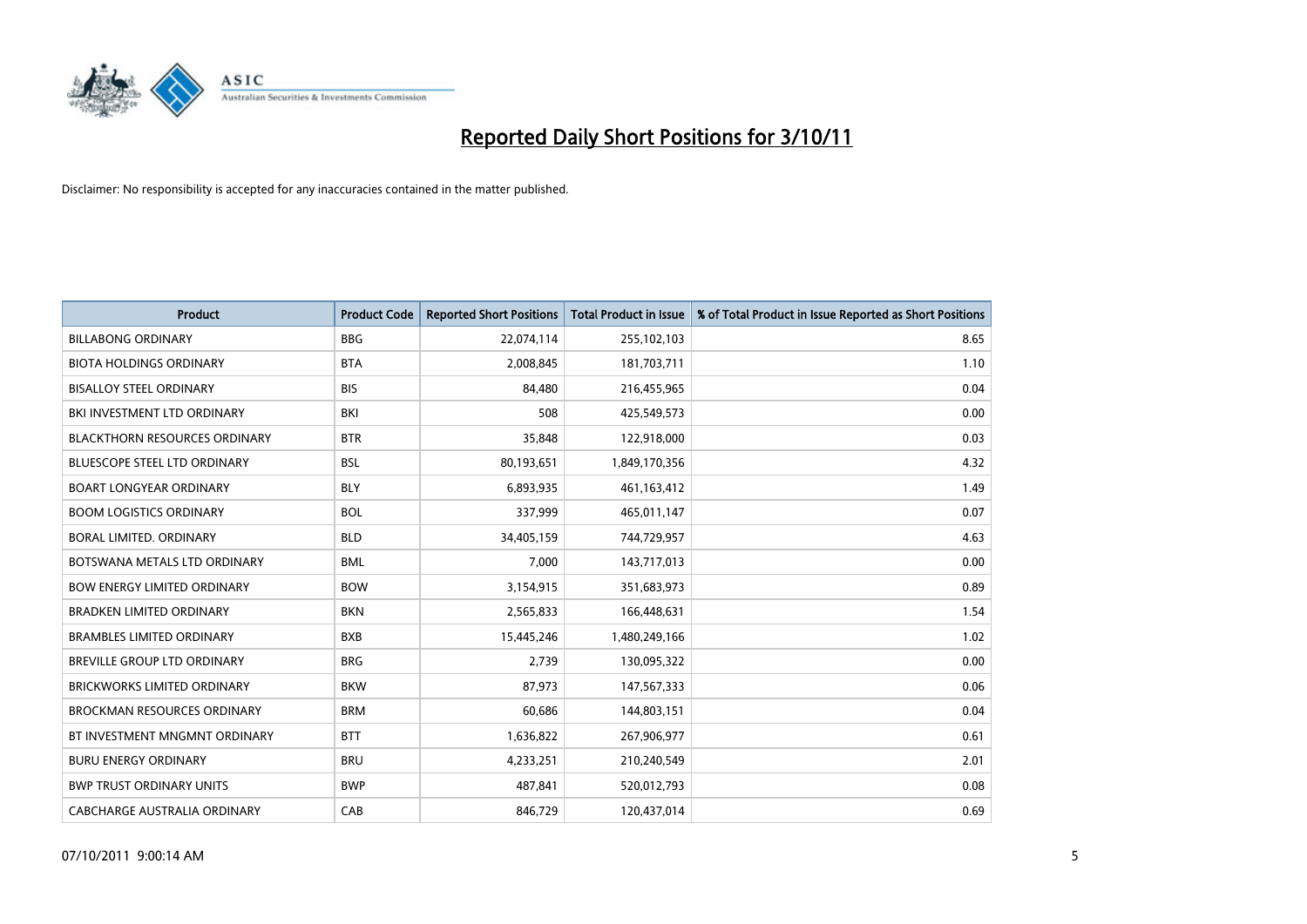

| <b>Product</b>                             | <b>Product Code</b> | <b>Reported Short Positions</b> | <b>Total Product in Issue</b> | % of Total Product in Issue Reported as Short Positions |
|--------------------------------------------|---------------------|---------------------------------|-------------------------------|---------------------------------------------------------|
| CALTEX AUSTRALIA ORDINARY                  | <b>CTX</b>          | 6,273,433                       | 270,000,000                   | 2.29                                                    |
| CAMPBELL BROTHERS ORDINARY                 | <b>CPB</b>          | 66,825                          | 67,503,411                    | 0.09                                                    |
| CAPE LAMBERT RES LTD ORDINARY              | <b>CFE</b>          | 1,062,302                       | 652,171,792                   | 0.16                                                    |
| CARABELLA RES LTD ORDINARY                 | <b>CLR</b>          | 28,234                          | 98,631,537                    | 0.03                                                    |
| <b>CARBON ENERGY ORDINARY</b>              | <b>CNX</b>          | 906,275                         | 698,517,858                   | 0.12                                                    |
| <b>CARDNO LIMITED ORDINARY</b>             | CDD                 | 454                             | 109,988,824                   | 0.00                                                    |
| CARNARVON PETROLEUM ORDINARY               | <b>CVN</b>          | 2,254,166                       | 690,320,634                   | 0.32                                                    |
| <b>CARNEGIE WAVE ENERGY ORDINARY</b>       | <b>CWE</b>          | 83,000                          | 901,487,627                   | 0.01                                                    |
| CARPATHIAN RESOURCES ORDINARY              | <b>CPN</b>          | 75,000                          | 265,533,501                   | 0.03                                                    |
| CARPENTARIA EXP. LTD ORDINARY              | CAP                 | 9,777                           | 98,741,301                    | 0.01                                                    |
| CARSALES.COM LTD ORDINARY                  | <b>CRZ</b>          | 16,194,134                      | 234,145,722                   | 6.89                                                    |
| <b>CASH CONVERTERS ORDINARY</b>            | CCV                 | 133,217                         | 379,761,025                   | 0.03                                                    |
| <b>CASPIAN OIL &amp; GAS ORDINARY</b>      | <b>CIG</b>          | 50,000                          | 1,331,500,513                 | 0.00                                                    |
| CATALPA RESOURCES ORDINARY                 | CAH                 | 1,676,250                       | 178,299,049                   | 0.94                                                    |
| <b>CELLNET GROUP ORDINARY</b>              | <b>CLT</b>          | 1,342                           | 61,232,953                    | 0.00                                                    |
| CENTRAL PETROLEUM ORDINARY                 | <b>CTP</b>          | 11,455                          | 1,073,304,842                 | 0.00                                                    |
| <b>CENTRO PROPERTIES UNITS/ORD STAPLED</b> | <b>CNP</b>          | 29,264                          | 972,414,514                   | 0.00                                                    |
| CENTRO RETAIL GROUP STAPLED SECURITIES     | <b>CER</b>          | 824,279                         | 2,286,399,424                 | 0.03                                                    |
| <b>CERAMIC FUEL CELLS ORDINARY</b>         | <b>CFU</b>          | 709,938                         | 1,201,353,566                 | 0.06                                                    |
| <b>CFS RETAIL PROPERTY UNITS</b>           | <b>CFX</b>          | 52,297,053                      | 2,839,591,911                 | 1.83                                                    |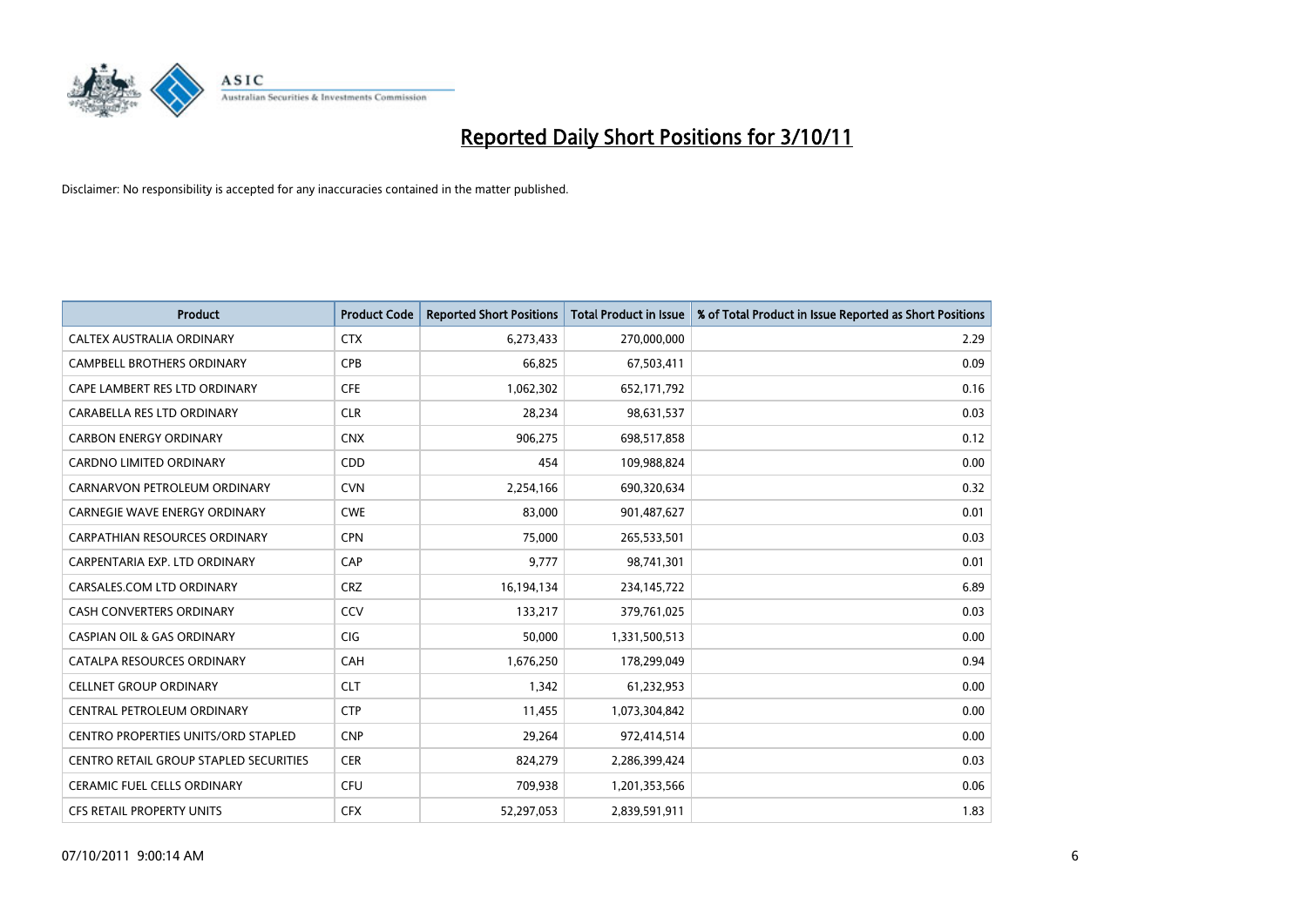

| <b>Product</b>                          | <b>Product Code</b> | <b>Reported Short Positions</b> | <b>Total Product in Issue</b> | % of Total Product in Issue Reported as Short Positions |
|-----------------------------------------|---------------------|---------------------------------|-------------------------------|---------------------------------------------------------|
| CHALLENGER DIV.PRO. STAPLED UNITS       | <b>CDI</b>          | 106,298                         | 898,159,765                   | 0.01                                                    |
| CHALLENGER INFRAST. STAPLED UNITS       | <b>CIF</b>          | 21,469                          | 316,223,785                   | 0.00                                                    |
| CHALLENGER LIMITED ORDINARY             | <b>CGF</b>          | 52,095,949                      | 493,707,490                   | 10.54                                                   |
| CHANDLER MACLEOD LTD ORDINARY           | <b>CMG</b>          | 11,970                          | 466,466,720                   | 0.00                                                    |
| CHARTER HALL GROUP STAPLED US PROHIBIT. | <b>CHC</b>          | 849,565                         | 308,040,283                   | 0.27                                                    |
| <b>CHARTER HALL OFFICE UNIT</b>         | COO                 | 4,621,824                       | 493,319,730                   | 0.92                                                    |
| <b>CHARTER HALL RETAIL UNITS</b>        | <b>COR</b>          | 744,991                         | 299,628,571                   | 0.23                                                    |
| CITIGOLD CORP LTD ORDINARY              | <b>CTO</b>          | 2,059,217                       | 1,105,078,301                 | 0.18                                                    |
| CLINUVEL PHARMACEUT, ORDINARY           | <b>CUV</b>          | 4,127                           | 30,394,206                    | 0.01                                                    |
| <b>CLOUGH LIMITED ORDINARY</b>          | <b>CLO</b>          | 570,097                         | 769,891,269                   | 0.07                                                    |
| CO2 GROUP LIMITED ORDINARY              | COZ                 | 506,500                         | 280,347,888                   | 0.18                                                    |
| <b>COAL &amp; ALLIED ORDINARY</b>       | <b>CNA</b>          | 1,163                           | 86,584,735                    | 0.00                                                    |
| COAL OF AFRICA LTD ORDINARY             | <b>CZA</b>          | 338,483                         | 531,639,661                   | 0.06                                                    |
| <b>COALSPUR MINES LTD ORDINARY</b>      | <b>CPL</b>          | 1,239,160                       | 579,768,744                   | 0.20                                                    |
| COCA-COLA AMATIL ORDINARY               | <b>CCL</b>          | 4,736,051                       | 758,281,096                   | 0.59                                                    |
| COCHLEAR LIMITED ORDINARY               | <b>COH</b>          | 1,752,338                       | 56,877,410                    | 3.09                                                    |
| COCKATOO COAL ORDINARY                  | <b>COK</b>          | 6,546,771                       | 1,016,196,908                 | 0.66                                                    |
| COFFEY INTERNATIONAL ORDINARY           | <b>COF</b>          | 1,292,424                       | 134,066,081                   | 0.96                                                    |
| <b>COKAL LTD ORDINARY</b>               | <b>CKA</b>          | 815,215                         | 131,550,735                   | 0.62                                                    |
| COMMONWEALTH BANK, ORDINARY             | <b>CBA</b>          | 31,323,042                      | 1,558,713,344                 | 1.95                                                    |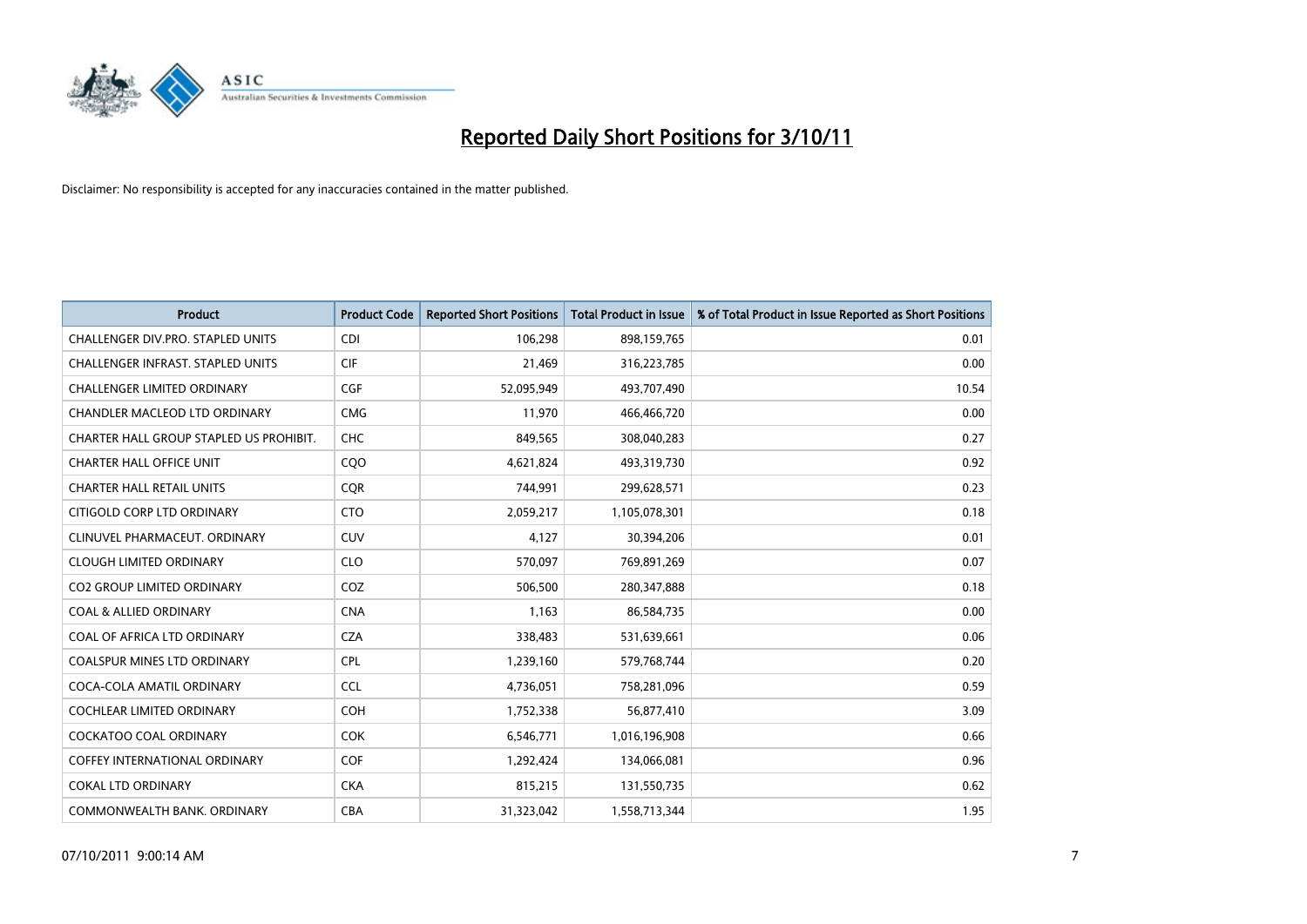

| <b>Product</b>                          | <b>Product Code</b> | <b>Reported Short Positions</b> | <b>Total Product in Issue</b> | % of Total Product in Issue Reported as Short Positions |
|-----------------------------------------|---------------------|---------------------------------|-------------------------------|---------------------------------------------------------|
| <b>COMMONWEALTH PROP ORDINARY UNITS</b> | <b>CPA</b>          | 39,966,019                      | 2,458,123,552                 | 1.62                                                    |
| <b>COMPASS RESOURCES ORDINARY</b>       | <b>CMR</b>          | 160,952                         | 147,402,920                   | 0.11                                                    |
| <b>COMPUTERSHARE LTD ORDINARY</b>       | <b>CPU</b>          | 4,578,119                       | 555,664,059                   | 0.81                                                    |
| CONNECTEAST GROUP STAPLED               | <b>CEU</b>          | 1,202,939                       | 3,940,145,951                 | 0.02                                                    |
| CONQUEST MINING ORDINARY                | COT                 | 201,663                         | 583,241,478                   | 0.03                                                    |
| CONSOLIDATED MEDIA, ORDINARY            | <b>CMI</b>          | 1,443,499                       | 561,834,996                   | 0.26                                                    |
| <b>CONTANGO MICROCAP ORDINARY</b>       | <b>CTN</b>          | 7,500                           | 146,423,793                   | 0.01                                                    |
| <b>COOPER ENERGY LTD ORDINARY</b>       | COE                 | 89,539                          | 292,576,001                   | 0.03                                                    |
| COPPER STRIKE LTD ORDINARY              | <b>CSE</b>          | 714                             | 129,455,571                   | 0.00                                                    |
| <b>CORDLIFE LIMITED ORDINARY</b>        | CBB                 |                                 | 150,887,354                   | 0.00                                                    |
| COUNT FINANCIAL ORDINARY                | COU                 | 428,808                         | 262,282,684                   | 0.16                                                    |
| <b>CREDIT CORP GROUP ORDINARY</b>       | <b>CCP</b>          | 21,181                          | 45,571,114                    | 0.04                                                    |
| <b>CROMWELL PROP STAPLED SECURITIES</b> | <b>CMW</b>          | 82,570                          | 966,845,859                   | 0.01                                                    |
| <b>CROWN LIMITED ORDINARY</b>           | <b>CWN</b>          | 1,131,843                       | 757,344,343                   | 0.15                                                    |
| <b>CSG LIMITED ORDINARY</b>             | CSV                 | 833,873                         | 282,567,499                   | 0.30                                                    |
| <b>CSL LIMITED ORDINARY</b>             | <b>CSL</b>          | 5,890,406                       | 524,996,929                   | 1.09                                                    |
| <b>CSR LIMITED ORDINARY</b>             | <b>CSR</b>          | 24,620,471                      | 506,000,315                   | 4.85                                                    |
| <b>CUDECO LIMITED ORDINARY</b>          | CDU                 | 1,628,278                       | 138,649,865                   | 1.18                                                    |
| DART ENERGY LTD ORDINARY                | <b>DTE</b>          | 5,211,630                       | 720,875,002                   | 0.72                                                    |
| DAVID JONES LIMITED ORDINARY            | <b>DIS</b>          | 45.606.449                      | 520,751,395                   | 8.79                                                    |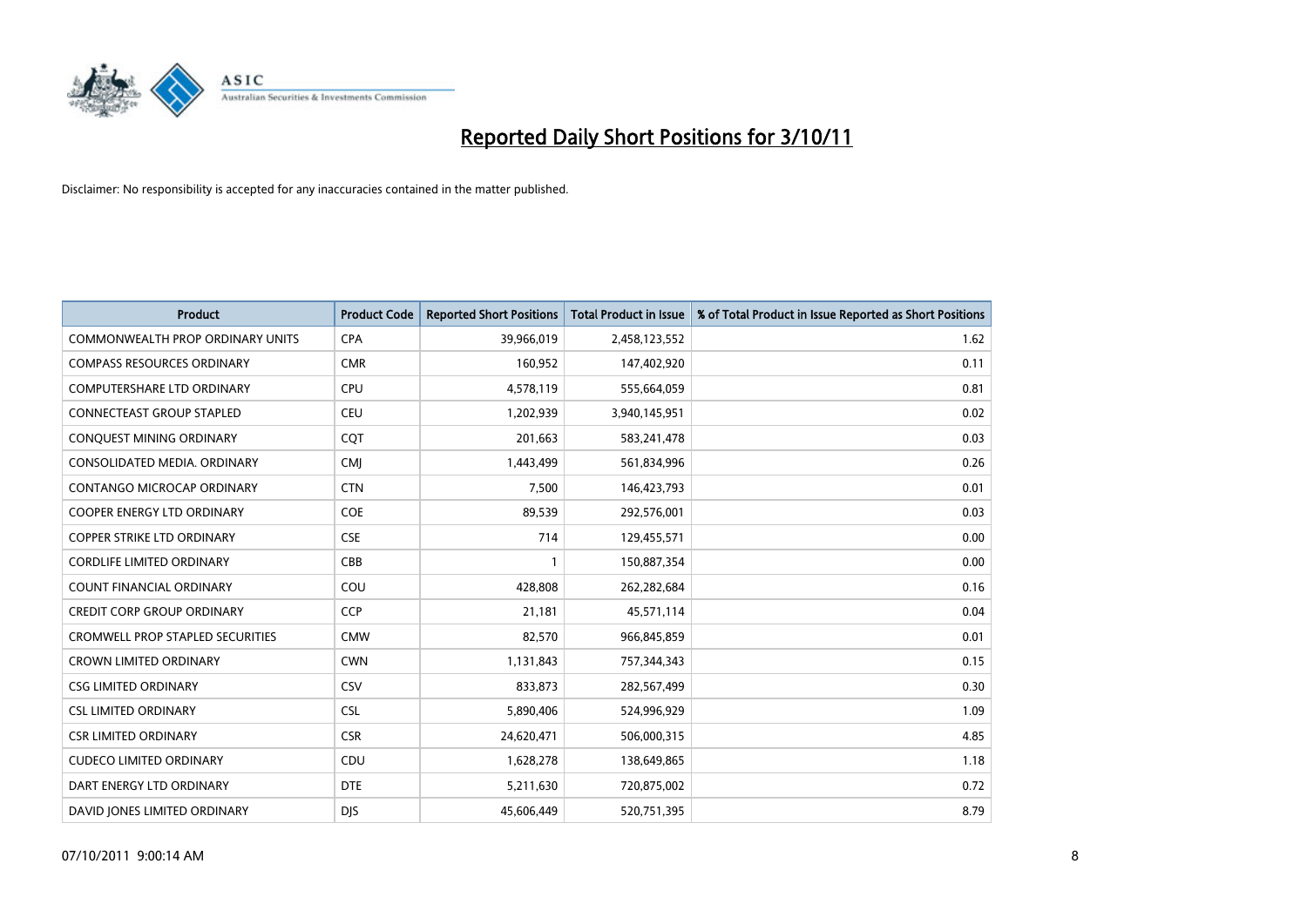

| <b>Product</b>                       | <b>Product Code</b> | <b>Reported Short Positions</b> | <b>Total Product in Issue</b> | % of Total Product in Issue Reported as Short Positions |
|--------------------------------------|---------------------|---------------------------------|-------------------------------|---------------------------------------------------------|
| <b>DECMIL GROUP LIMITED ORDINARY</b> | <b>DCG</b>          | 186,148                         | 124,269,568                   | 0.14                                                    |
| DEEP YELLOW LIMITED ORDINARY         | <b>DYL</b>          | 15,876                          | 1,128,506,403                 | 0.00                                                    |
| DEVINE LIMITED ORDINARY              | <b>DVN</b>          | 1,000                           | 634,918,223                   | 0.00                                                    |
| DEXUS PROPERTY GROUP STAPLED UNITS   | <b>DXS</b>          | 15,671,033                      | 4,839,024,176                 | 0.29                                                    |
| DISCOVERY METALS LTD ORDINARY        | <b>DML</b>          | 8,688,273                       | 439,128,231                   | 1.98                                                    |
| DOMINO PIZZA ENTERPR ORDINARY        | <b>DMP</b>          | 282,933                         | 69,024,674                    | 0.41                                                    |
| DOWNER EDI LIMITED ORDINARY          | <b>DOW</b>          | 7,372,658                       | 429,100,296                   | 1.71                                                    |
| DRAGON MINING LTD ORDINARY           | <b>DRA</b>          | 7,981                           | 75,170,613                    | 0.01                                                    |
| DUET GROUP STAPLED US PROHIBIT.      | <b>DUE</b>          | 6,125,274                       | 1,091,628,341                 | 0.56                                                    |
| DULUXGROUP LIMITED ORDINARY          | <b>DLX</b>          | 8,249,993                       | 367,456,259                   | 2.23                                                    |
| EASTERN STAR GAS ORDINARY            | <b>ESG</b>          | 31,005,838                      | 992,317,041                   | 3.12                                                    |
| ECHO ENTERTAINMENT ORDINARY          | EGP                 | 2,134,921                       | 688,019,737                   | 0.31                                                    |
| ELDERS LIMITED ORDINARY              | <b>ELD</b>          | 17,262,049                      | 448,598,480                   | 3.84                                                    |
| ELDORADO GOLD CORP CDI 1:1           | EAU                 | 23,078                          | 9,736,395                     | 0.24                                                    |
| ELEMENTAL MINERALS ORDINARY          | <b>ELM</b>          | 285,784                         | 222,281,109                   | 0.12                                                    |
| ELEMENTOS LIMITED ORDINARY           | <b>ELT</b>          | 16                              | 77,068,979                    | 0.00                                                    |
| ELIXIR PETROLEUM LTD ORDINARY        | <b>EXR</b>          | 324,400                         | 188,988,472                   | 0.17                                                    |
| <b>EMECO HOLDINGS ORDINARY</b>       | <b>EHL</b>          | 2,839,072                       | 631,237,586                   | 0.46                                                    |
| <b>ENERGY RESOURCES ORDINARY 'A'</b> | <b>ERA</b>          | 5,672,291                       | 190,737,934                   | 2.99                                                    |
| ENERGY WORLD CORPOR, ORDINARY        | <b>EWC</b>          | 21,767,134                      | 1,734,166,672                 | 1.23                                                    |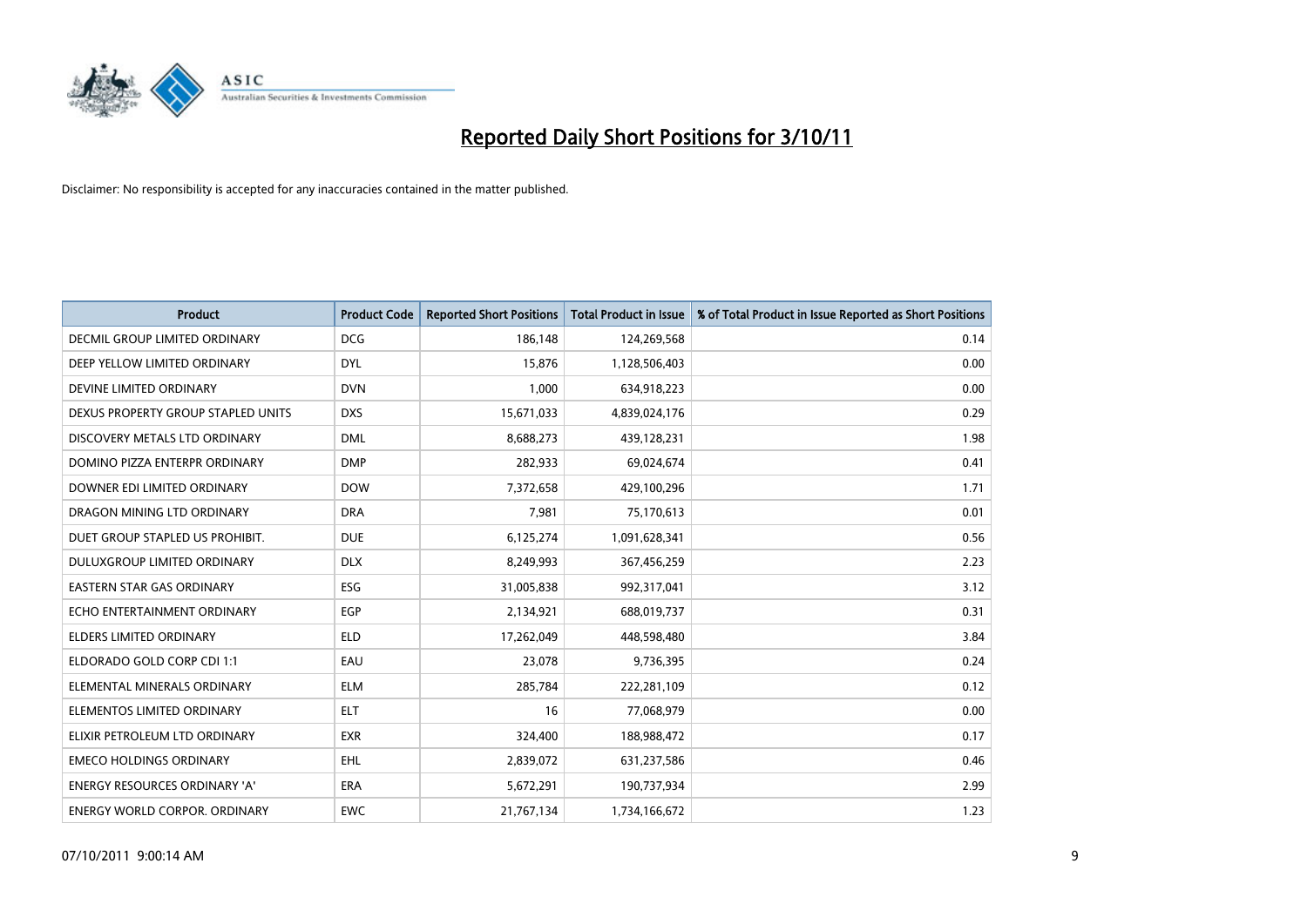

| <b>Product</b>                        | <b>Product Code</b> | <b>Reported Short Positions</b> | <b>Total Product in Issue</b> | % of Total Product in Issue Reported as Short Positions |
|---------------------------------------|---------------------|---------------------------------|-------------------------------|---------------------------------------------------------|
| <b>ENTEK ENERGY LTD ORDINARY</b>      | ETE                 | 489,903                         | 510,657,387                   | 0.10                                                    |
| <b>ENTELLECT LIMITED ORDINARY</b>     | <b>ESN</b>          | 464,050                         | 985,337,932                   | 0.05                                                    |
| <b>ENVESTRA LIMITED ORDINARY</b>      | <b>ENV</b>          | 1,020,276                       | 1,468,560,201                 | 0.06                                                    |
| EXTRACT RESOURCES ORDINARY            | <b>EXT</b>          | 515,605                         | 251,159,163                   | 0.19                                                    |
| FAIRFAX MEDIA LTD ORDINARY            | <b>FXI</b>          | 307,551,066                     | 2,351,955,725                 | 13.06                                                   |
| <b>FAR LTD ORDINARY</b>               | <b>FAR</b>          | 21,000,000                      | 1,245,401,164                 | 1.69                                                    |
| <b>FERRAUS LIMITED ORDINARY</b>       | <b>FRS</b>          | 370                             | 408,884,504                   | 0.00                                                    |
| FISHER & PAYKEL APP. ORDINARY         | <b>FPA</b>          | 18,298                          | 724,235,162                   | 0.00                                                    |
| FKP PROPERTY GROUP STAPLED SECURITIES | <b>FKP</b>          | 27,000,933                      | 1,185,077,223                 | 2.28                                                    |
| FLEETWOOD CORP ORDINARY               | <b>FWD</b>          | 350,527                         | 58,122,158                    | 0.59                                                    |
| FLETCHER BUILDING ORDINARY            | <b>FBU</b>          | 8,959,757                       | 678,573,570                   | 1.29                                                    |
| <b>FLEXIGROUP LIMITED ORDINARY</b>    | <b>FXL</b>          | 86,566                          | 277,862,586                   | 0.03                                                    |
| <b>FLIGHT CENTRE ORDINARY</b>         | <b>FLT</b>          | 4,748,147                       | 99,974,920                    | 4.75                                                    |
| <b>FLINDERS MINES LTD ORDINARY</b>    | <b>FMS</b>          | 21,664,268                      | 1,821,039,571                 | 1.18                                                    |
| <b>FOCUS MINERALS LTD ORDINARY</b>    | <b>FML</b>          | 8,275,948                       | 4,263,534,602                 | 0.19                                                    |
| FORGE GROUP LIMITED ORDINARY          | FGE                 | 113,873                         | 83,429,014                    | 0.13                                                    |
| FORTE ENERGY NL ORDINARY              | <b>FTE</b>          | 2,658,986                       | 695,589,311                   | 0.38                                                    |
| FORTESCUE METALS GRP ORDINARY         | <b>FMG</b>          | 52,520,096                      | 3,113,798,659                 | 1.67                                                    |
| <b>FOSTER'S GROUP ORDINARY</b>        | FGL                 | 7,986,365                       | 1,940,894,542                 | 0.40                                                    |
| FTD CORPORATION ORDINARY              | <b>FTD</b>          | 8,088                           | 36,474,593                    | 0.02                                                    |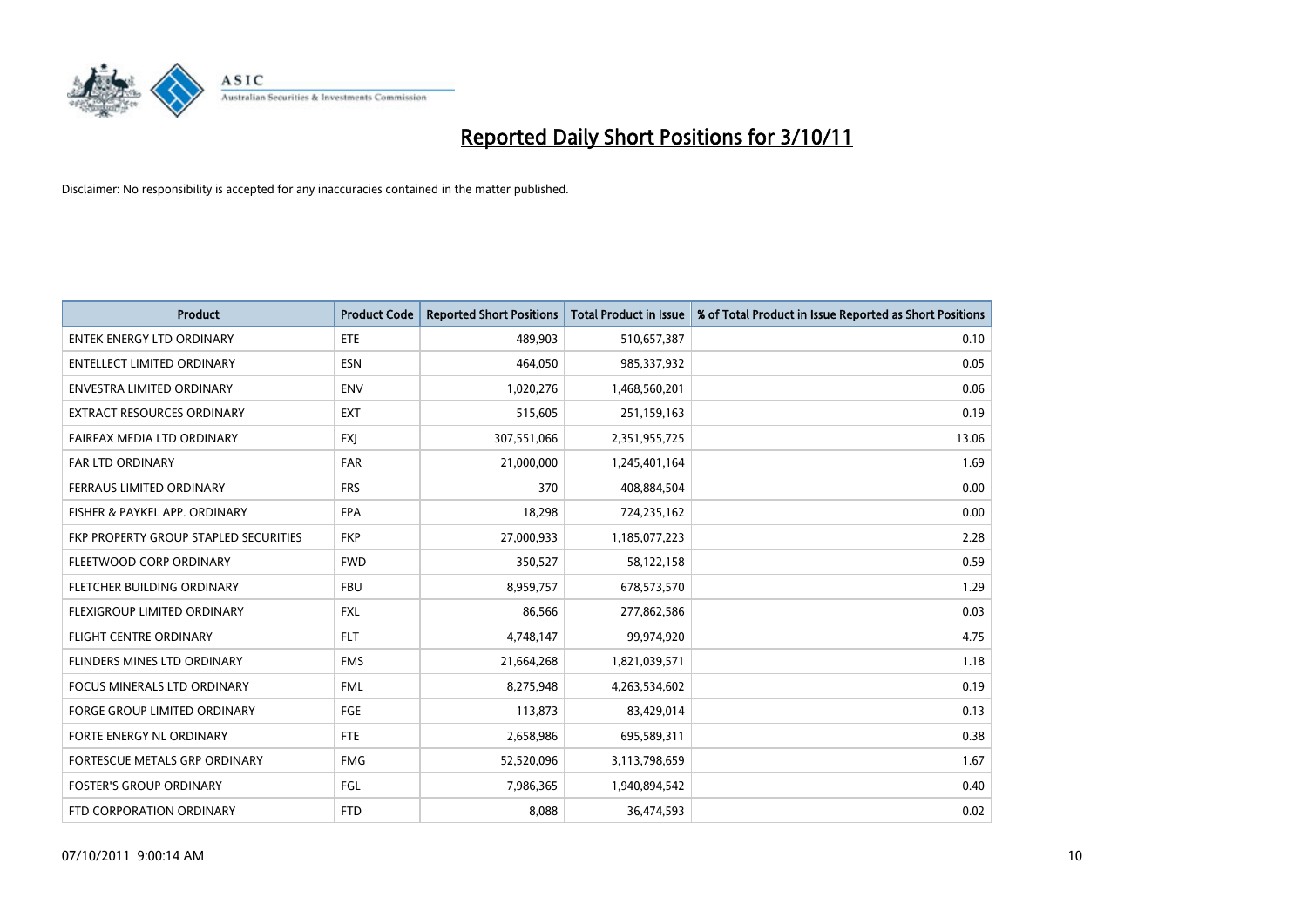

| <b>Product</b>                              | <b>Product Code</b> | <b>Reported Short Positions</b> | <b>Total Product in Issue</b> | % of Total Product in Issue Reported as Short Positions |
|---------------------------------------------|---------------------|---------------------------------|-------------------------------|---------------------------------------------------------|
| <b>FUNTASTIC LIMITED ORDINARY</b>           | <b>FUN</b>          | 322,528                         | 340,997,682                   | 0.09                                                    |
| <b>G.U.D. HOLDINGS ORDINARY</b>             | <b>GUD</b>          | 449,786                         | 70,107,387                    | 0.63                                                    |
| <b>GALAXY RESOURCES ORDINARY</b>            | GXY                 | 2,621,246                       | 323,327,000                   | 0.80                                                    |
| <b>GEODYNAMICS LIMITED ORDINARY</b>         | GDY                 | 127,382                         | 337,084,174                   | 0.04                                                    |
| <b>GINDALBIE METALS LTD ORDINARY</b>        | <b>GBG</b>          | 27,712,328                      | 1,135,565,349                 | 2.44                                                    |
| <b>GLOBAL MINING ORDINARY</b>               | GMI                 | 8,951                           | 184,894,556                   | 0.00                                                    |
| <b>GLOUCESTER COAL ORDINARY</b>             | GCL                 | 1,517,636                       | 202,905,967                   | 0.74                                                    |
| <b>GME RESOURCES LTD ORDINARY</b>           | <b>GME</b>          | 800                             | 322,635,902                   | 0.00                                                    |
| <b>GOLD ONE INT LTD ORDINARY</b>            | GDO                 | 28,659                          | 809,004,292                   | 0.00                                                    |
| <b>GOLDEN WEST RESOURCE ORDINARY</b>        | <b>GWR</b>          | 1,617                           | 192,082,567                   | 0.00                                                    |
| <b>GOODMAN FIELDER, ORDINARY</b>            | <b>GFF</b>          | 40,045,677                      | 1,380,386,438                 | 2.89                                                    |
| <b>GOODMAN FIELDER. RTS 14-OCT-11 FORUS</b> | <b>GFFR</b>         | 72,804                          | 143,790,254                   | 0.05                                                    |
| <b>GOODMAN GROUP STAPLED US PROHIBIT.</b>   | <b>GMG</b>          | 34,606,363                      | 7,394,607,411                 | 0.45                                                    |
| <b>GPT GROUP STAPLED SEC.</b>               | <b>GPT</b>          | 15,998,461                      | 1,836,242,729                 | 0.84                                                    |
| <b>GRAINCORP LIMITED A CLASS ORDINARY</b>   | <b>GNC</b>          | 994,600                         | 198,318,900                   | 0.50                                                    |
| <b>GRANGE RESOURCES. ORDINARY</b>           | GRR                 | 989,501                         | 1,153,937,134                 | 0.08                                                    |
| <b>GREENCAP LIMITED ORDINARY</b>            | GCG                 |                                 | 262,515,385                   | 0.00                                                    |
| <b>GREENLAND MIN EN LTD ORDINARY</b>        | GGG                 | 2,271,374                       | 410,407,582                   | 0.53                                                    |
| <b>GRYPHON MINERALS LTD ORDINARY</b>        | <b>GRY</b>          | 1,939,613                       | 299,922,058                   | 0.65                                                    |
| <b>GUILDFORD COAL LTD ORDINARY</b>          | <b>GUF</b>          | 2,167,656                       | 219,654,168                   | 1.00                                                    |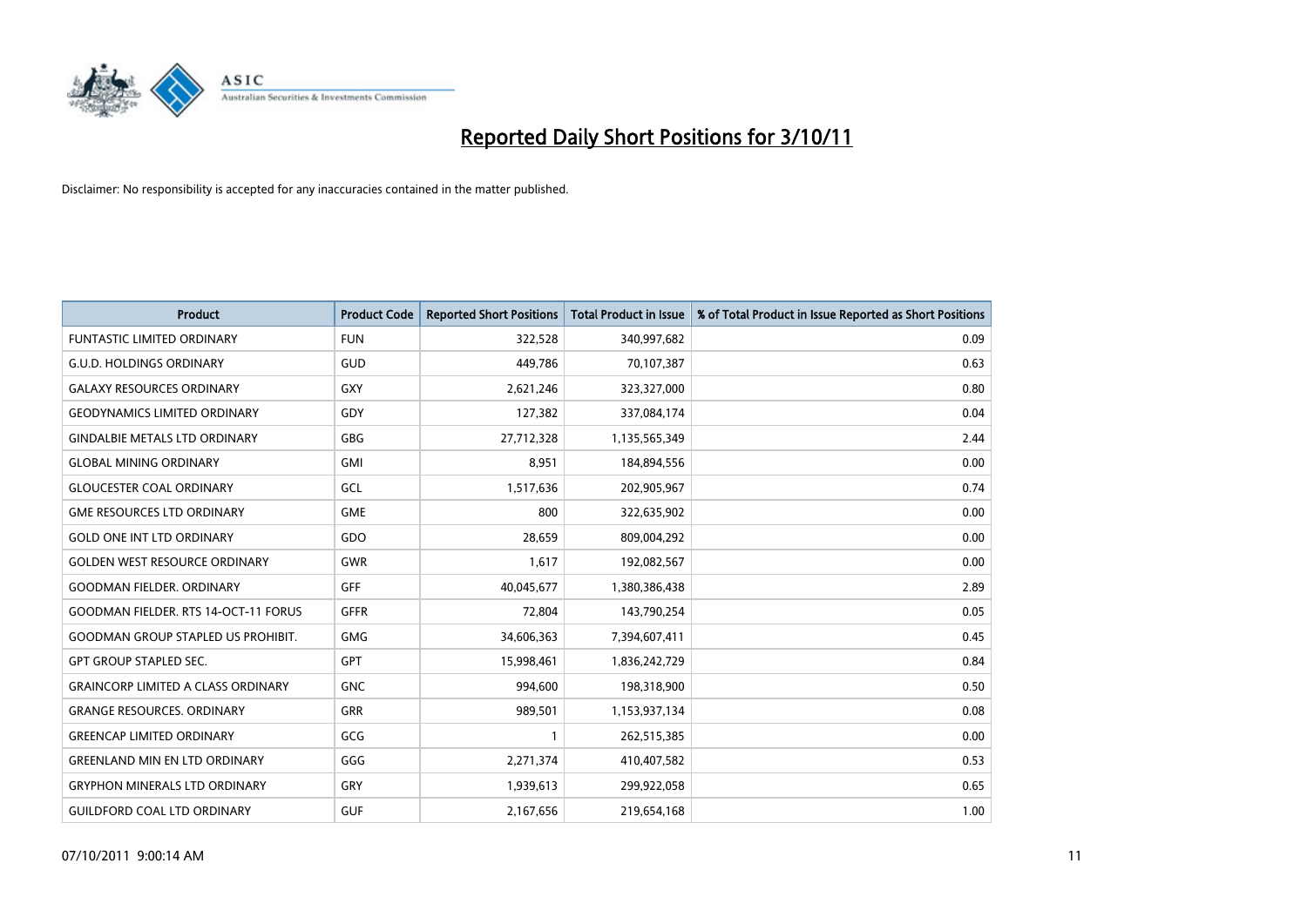

| <b>Product</b>                        | <b>Product Code</b> | <b>Reported Short Positions</b> | <b>Total Product in Issue</b> | % of Total Product in Issue Reported as Short Positions |
|---------------------------------------|---------------------|---------------------------------|-------------------------------|---------------------------------------------------------|
| <b>GUINNESS PEAT GROUP. CDI 1:1</b>   | <b>GPG</b>          | 54                              | 263,854,286                   | 0.00                                                    |
| <b>GUNNS LIMITED ORDINARY</b>         | <b>GNS</b>          | 55,516,761                      | 848,401,559                   | 6.55                                                    |
| <b>GWA GROUP LTD ORDINARY</b>         | <b>GWA</b>          | 6,292,001                       | 301,525,014                   | 2.08                                                    |
| HARVEY NORMAN ORDINARY                | <b>HVN</b>          | 58,601,546                      | 1,062,316,784                 | 5.52                                                    |
| HASTIE GROUP LIMITED ORDINARY         | <b>HST</b>          | 3,035,077                       | 1,369,040,011                 | 0.22                                                    |
| HASTINGS DIVERSIFIED STAPLED SECURITY | <b>HDF</b>          | 3,579,145                       | 530,001,072                   | 0.68                                                    |
| <b>HEARTWARE INT INC CDI 35:1</b>     | <b>HIN</b>          | 272,008                         | 48,598,550                    | 0.56                                                    |
| <b>HENDERSON GROUP CDI 1:1</b>        | <b>HGG</b>          | 9,783,424                       | 634,945,708                   | 1.53                                                    |
| HFA HOLDINGS LIMITED ORDINARY         | <b>HFA</b>          | 8,273                           | 117,332,831                   | 0.00                                                    |
| <b>HIGHLANDS PACIFIC ORDINARY</b>     | <b>HIG</b>          | 2,596,139                       | 686,082,148                   | 0.38                                                    |
| HILLGROVE RES LTD ORDINARY            | <b>HGO</b>          | 2,135,768                       | 793,698,575                   | 0.27                                                    |
| HILLS HOLDINGS LTD ORDINARY           | <b>HIL</b>          | 4,406,369                       | 249,139,016                   | 1.77                                                    |
| HORIZON OIL LIMITED ORDINARY          | <b>HZN</b>          | 15,865,662                      | 1,130,811,515                 | 1.40                                                    |
| HUNNU COAL LIMITED ORDINARY           | <b>HUN</b>          | 180,488                         | 218,565,002                   | 0.08                                                    |
| <b>IINET LIMITED ORDINARY</b>         | <b>IIN</b>          | 1,336,647                       | 152,169,119                   | 0.88                                                    |
| ILUKA RESOURCES ORDINARY              | ILU                 | 7,963,306                       | 418,700,517                   | 1.87                                                    |
| <b>IMDEX LIMITED ORDINARY</b>         | <b>IMD</b>          | 48,844                          | 203,405,935                   | 0.02                                                    |
| IMF (AUSTRALIA) LTD ORDINARY          | <b>IMF</b>          | 364,304                         | 123,828,193                   | 0.29                                                    |
| IMX RESOURCES LTD ORDINARY            | <b>IXR</b>          | 20,000                          | 262,612,803                   | 0.01                                                    |
| <b>INCITEC PIVOT ORDINARY</b>         | IPL                 | 1,711,266                       | 1,628,730,107                 | 0.09                                                    |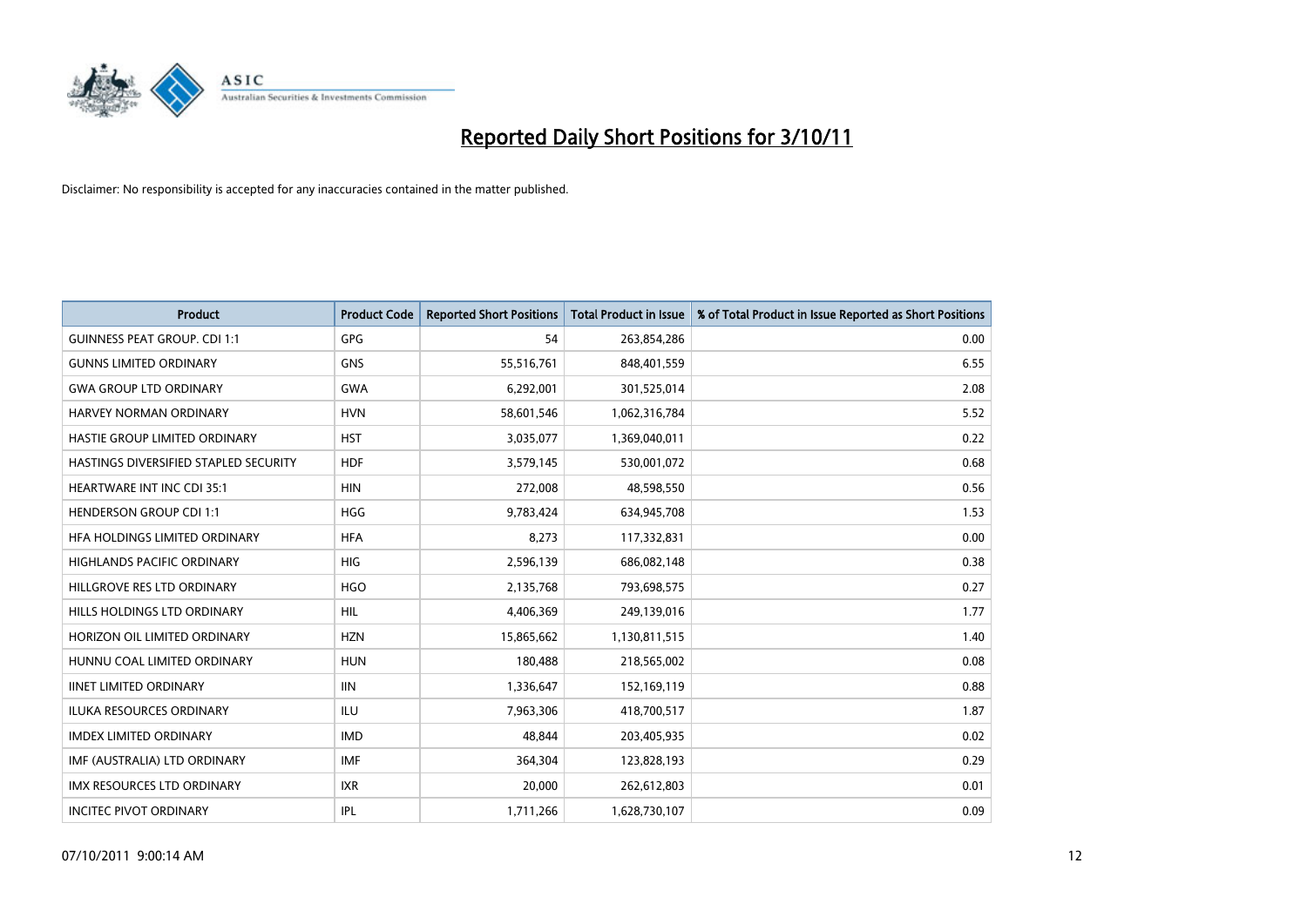

| <b>Product</b>                            | <b>Product Code</b> | <b>Reported Short Positions</b> | <b>Total Product in Issue</b> | % of Total Product in Issue Reported as Short Positions |
|-------------------------------------------|---------------------|---------------------------------|-------------------------------|---------------------------------------------------------|
| <b>INDEPENDENCE GROUP ORDINARY</b>        | <b>IGO</b>          | 4,018,827                       | 202,907,135                   | 1.99                                                    |
| INDOPHIL RESOURCES ORDINARY               | <b>IRN</b>          | 1,409,311                       | 995,437,860                   | 0.15                                                    |
| <b>INDUSTREA LIMITED ORDINARY</b>         | <b>IDL</b>          | 1,564,299                       | 364,733,566                   | 0.42                                                    |
| INFIGEN ENERGY STAPLED SECURITIES         | <b>IFN</b>          | 14,593,403                      | 762,265,972                   | 1.93                                                    |
| <b>INFOMEDIA LTD ORDINARY</b>             | IFM                 | 10.000                          | 303,276,855                   | 0.00                                                    |
| ING RE COM GROUP STAPLED SECURITIES       | <b>ILF</b>          | 3,583                           | 441,029,194                   | 0.00                                                    |
| INSURANCE AUSTRALIA ORDINARY              | IAG                 | 12,019,795                      | 2,079,034,021                 | 0.56                                                    |
| INT GOLDFIELDS LTD ORDINARY               | IGS                 | 8,042,682                       | 571,520,386                   | 1.41                                                    |
| INTEGRA MINING LTD. ORDINARY              | <b>IGR</b>          | 5,246,497                       | 843,743,881                   | 0.61                                                    |
| <b>INTREPID MINES ORDINARY</b>            | <b>IAU</b>          | 2,974,366                       | 522,374,199                   | 0.57                                                    |
| INVESTA OFFICE FUND STAPLED SECURITIES    | <b>IOF</b>          | 11,871,321                      | 2,729,071,212                 | 0.43                                                    |
| <b>INVOCARE LIMITED ORDINARY</b>          | <b>IVC</b>          | 1,673,450                       | 107,912,897                   | 1.55                                                    |
| ION LIMITED ORDINARY                      | <b>ION</b>          | 164,453                         | 256,365,105                   | 0.06                                                    |
| <b>IOOF HOLDINGS LTD ORDINARY</b>         | <b>IFL</b>          | 880,929                         | 229,794,395                   | 0.38                                                    |
| <b>IRESS MARKET TECH. ORDINARY</b>        | <b>IRE</b>          | 824,610                         | 127,036,010                   | 0.65                                                    |
| <b>IRON ORE HOLDINGS ORDINARY</b>         | <b>IOH</b>          | 64,815                          | 166,087,005                   | 0.04                                                    |
| ISHARES MSCI AUS 200 ISHARES MSCI AUS 200 | <b>IOZ</b>          | 74,980                          | 2,400,836                     | 3.12                                                    |
| ISHARES MSCI EM MKTS CDI 1:1              | IEM                 | 18,083                          | 425,700,000                   | 0.00                                                    |
| ISHARES S&P HIGH DIV ISHARES S&P HIGH DIV | <b>IHD</b>          | 77,839                          | 2,300,931                     | 3.38                                                    |
| ISHARES SMALL ORDS ISHARES SMALL ORDS     | <b>ISO</b>          | 529.252                         | 3,901,916                     | 13.56                                                   |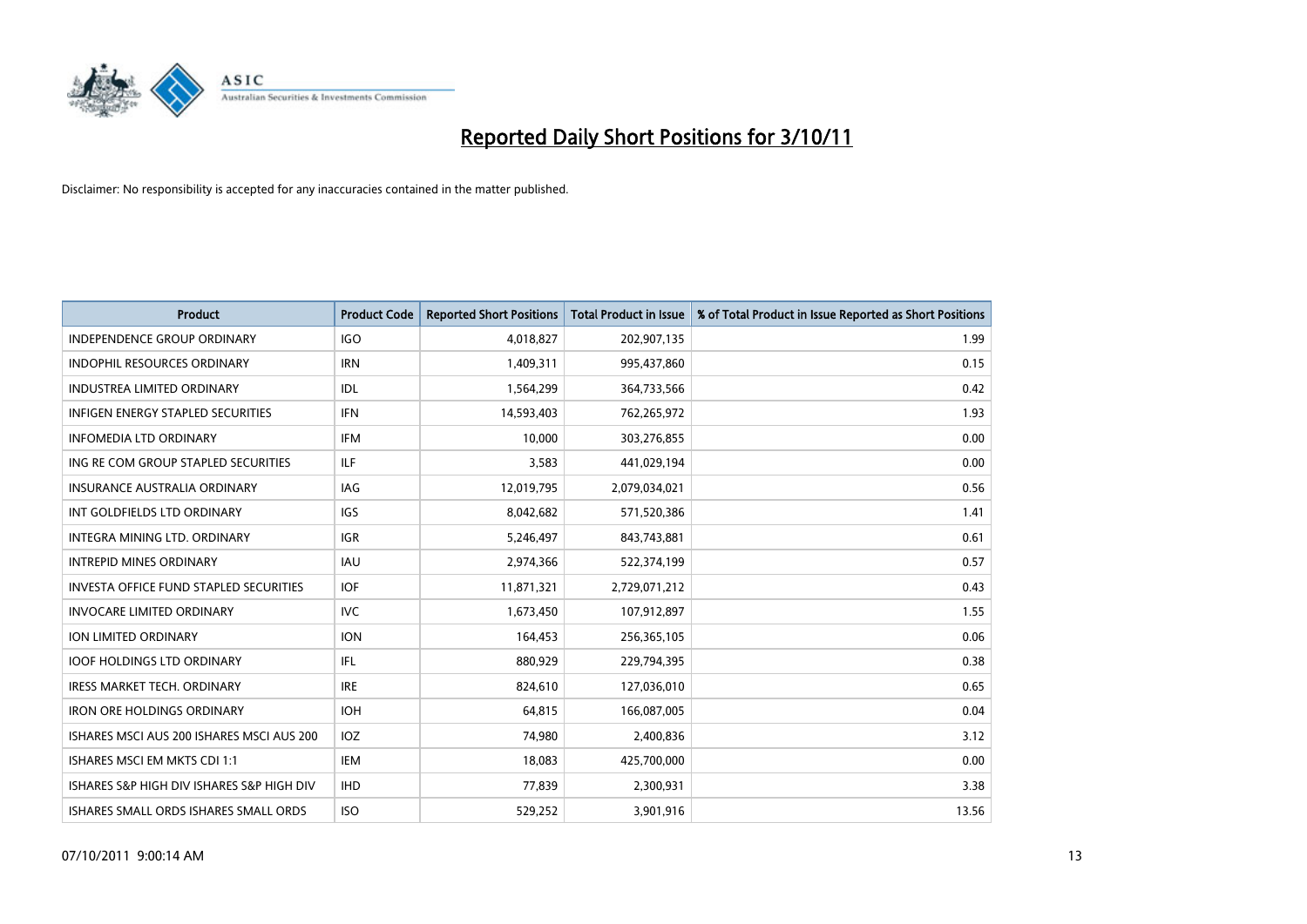

| <b>Product</b>                                  | <b>Product Code</b> | <b>Reported Short Positions</b> | <b>Total Product in Issue</b> | % of Total Product in Issue Reported as Short Positions |
|-------------------------------------------------|---------------------|---------------------------------|-------------------------------|---------------------------------------------------------|
| <b>IVANHOE AUSTRALIA ORDINARY</b>               | <b>IVA</b>          | 814,342                         | 484,165,340                   | 0.16                                                    |
| <b>IAMES HARDIE INDUST CHESS DEPOSITARY INT</b> | <b>IHX</b>          | 26,179,943                      | 438,071,648                   | 5.94                                                    |
| <b>JAMESON RESOURCES ORDINARY</b>               | <b>JAL</b>          | 1,600,000                       | 95,828,865                    | 1.67                                                    |
| <b>IB HI-FI LIMITED ORDINARY</b>                | <b>IBH</b>          | 16,199,034                      | 98,756,791                    | 16.39                                                   |
| <b>IUPITER MINES ORDINARY</b>                   | <b>IMS</b>          | 56.618                          | 1,561,235,037                 | 0.00                                                    |
| KAGARA LTD ORDINARY                             | KZL                 | 13,265,630                      | 718,068,836                   | 1.83                                                    |
| KAROON GAS AUSTRALIA ORDINARY                   | <b>KAR</b>          | 4,243,803                       | 221,420,769                   | 1.90                                                    |
| KATHMANDU HOLD LTD ORDINARY                     | <b>KMD</b>          | 2,044,870                       | 200,000,000                   | 1.02                                                    |
| KEYBRIDGE CAPITAL ORDINARY                      | <b>KBC</b>          | 5,999                           | 172,070,564                   | 0.00                                                    |
| KIMBERLEY METALS LTD ORDINARY                   | <b>KBL</b>          | 1,820                           | 164,752,978                   | 0.00                                                    |
| KINGSGATE CONSOLID. ORDINARY                    | <b>KCN</b>          | 1,970,235                       | 138,920,190                   | 1.41                                                    |
| KINGSROSE MINING LTD ORDINARY                   | <b>KRM</b>          | 634,009                         | 267,223,726                   | 0.23                                                    |
| LEIGHTON HOLDINGS ORDINARY                      | LEI                 | 10,884,658                      | 336,515,596                   | 3.23                                                    |
| LEND LEASE GROUP UNIT/ORD STAPLED               | LLC                 | 3,249,947                       | 570,915,669                   | 0.55                                                    |
| LINC ENERGY LTD ORDINARY                        | <b>LNC</b>          | 7,129,632                       | 503,418,900                   | 1.40                                                    |
| LIQUEFIED NATURAL ORDINARY                      | <b>LNG</b>          | 370,140                         | 267,699,015                   | 0.14                                                    |
| <b>LYNAS CORPORATION ORDINARY</b>               | <b>LYC</b>          | 80,927,753                      | 1,713,846,913                 | 4.75                                                    |
| M2 TELECOMMUNICATION ORDINARY                   | <b>MTU</b>          | 129,629                         | 123,731,285                   | 0.09                                                    |
| <b>MACA LIMITED ORDINARY</b>                    | <b>MLD</b>          | 18,911                          | 150,000,000                   | 0.01                                                    |
| MACARTHUR COAL ORDINARY                         | <b>MCC</b>          | 821.160                         | 302.092.343                   | 0.26                                                    |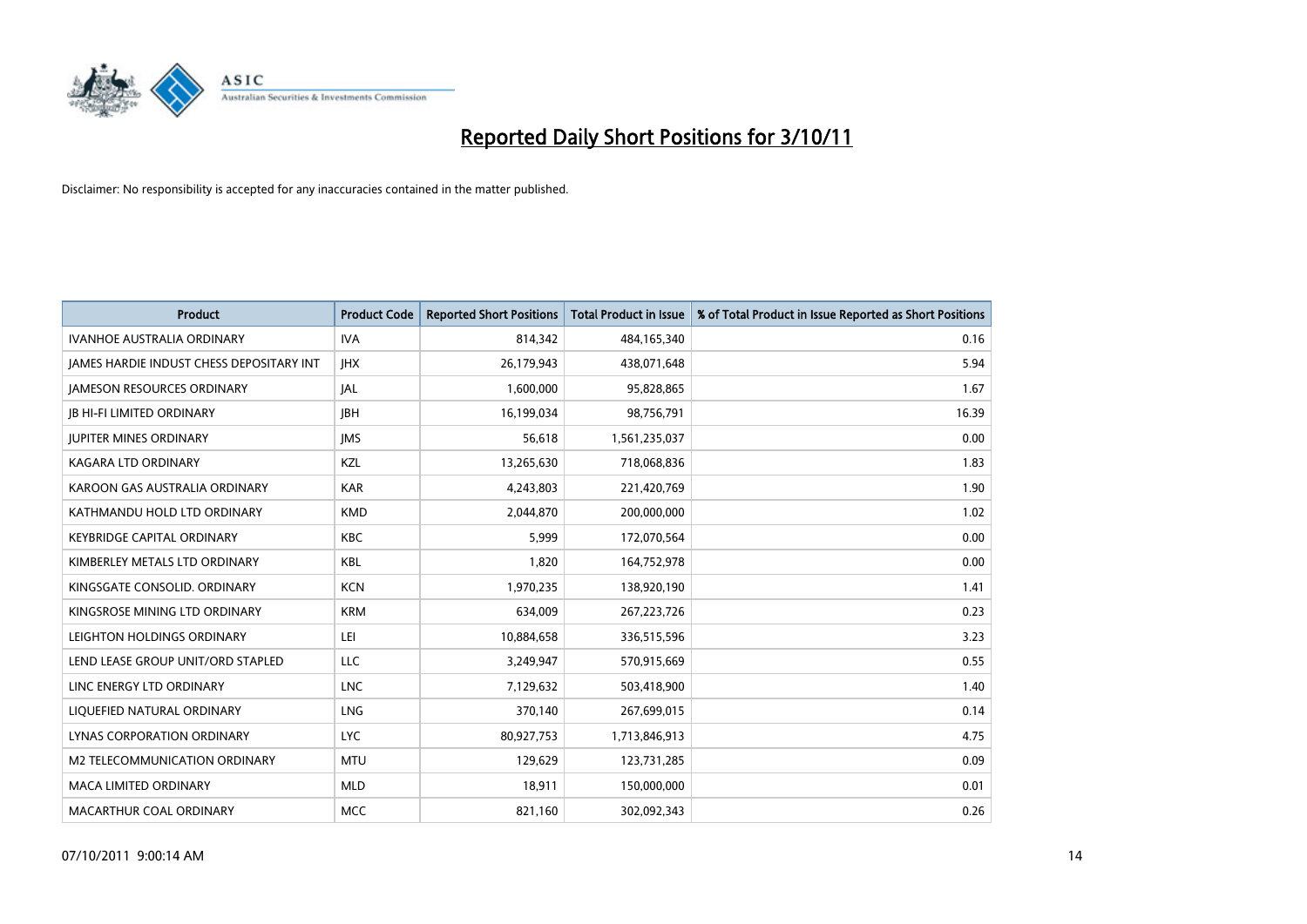

|                                      | <b>Product</b>                        | <b>Product Code</b> | <b>Reported Short Positions</b> | <b>Total Product in Issue</b> | % of Total Product in Issue Reported as Short Positions |
|--------------------------------------|---------------------------------------|---------------------|---------------------------------|-------------------------------|---------------------------------------------------------|
| MACMAHON HOLDINGS ORDINARY           |                                       | <b>MAH</b>          | 5,799,731                       | 738,631,705                   | 0.80                                                    |
|                                      | MACO ATLAS ROADS GRP ORDINARY STAPLED | <b>MQA</b>          | 10,217,776                      | 464,279,594                   | 2.20                                                    |
| MACQUARIE GROUP LTD ORDINARY         |                                       | MQG                 | 3,856,914                       | 348,285,032                   | 1.08                                                    |
| MAP GROUP STAPLED US PROHIBIT.       |                                       | <b>MAP</b>          | 5,486,856                       | 1,861,210,782                 | 0.28                                                    |
| <b>MATRIX C &amp; E LTD ORDINARY</b> |                                       | <b>MCE</b>          | 391,354                         | 77,081,507                    | 0.50                                                    |
| MCMILLAN SHAKESPEARE ORDINARY        |                                       | <b>MMS</b>          | 43,471                          | 68,305,227                    | 0.06                                                    |
| MCPHERSON'S LTD ORDINARY             |                                       | <b>MCP</b>          | 214,050                         | 72,401,758                    | 0.30                                                    |
| MEDUSA MINING LTD ORDINARY           |                                       | <b>MML</b>          | 1,121,740                       | 188,827,911                   | 0.59                                                    |
| MELBOURNE IT LIMITED ORDINARY        |                                       | <b>MLB</b>          | 136,142                         | 80,662,621                    | 0.17                                                    |
| MEO AUSTRALIA LTD ORDINARY           |                                       | <b>MEO</b>          | 1,042,225                       | 539,913,260                   | 0.20                                                    |
| <b>MERMAID MARINE ORDINARY</b>       |                                       | <b>MRM</b>          | 1,747,037                       | 217,595,899                   | 0.81                                                    |
| MESOBLAST LIMITED ORDINARY           |                                       | <b>MSB</b>          | 4,987,970                       | 280,425,258                   | 1.76                                                    |
| METALS X LIMITED ORDINARY            |                                       | <b>MLX</b>          | 326,940                         | 1,348,673,470                 | 0.03                                                    |
| METCASH LIMITED ORDINARY             |                                       | <b>MTS</b>          | 31,227,493                      | 770,720,699                   | 4.05                                                    |
| METGASCO LIMITED ORDINARY            |                                       | <b>MEL</b>          | 312,374                         | 337,396,221                   | 0.09                                                    |
| METMINCO LIMITED ORDINARY            |                                       | <b>MNC</b>          | 1,226,617                       | 1,462,616,146                 | 0.09                                                    |
| METROCOAL LIMITED ORDINARY           |                                       | <b>MTE</b>          | 300,000                         | 101,973,663                   | 0.29                                                    |
| MHM METALS LIMITED ORDINARY          |                                       | <b>MHM</b>          | 127,125                         | 102,252,570                   | 0.13                                                    |
| MICLYN EXP OFFSHR ORDINARY           |                                       | <b>MIO</b>          | 93,939                          | 274,618,684                   | 0.04                                                    |
| MINARA RESOURCES ORDINARY            |                                       | <b>MRE</b>          | 3,394,236                       | 1,169,424,487                 | 0.29                                                    |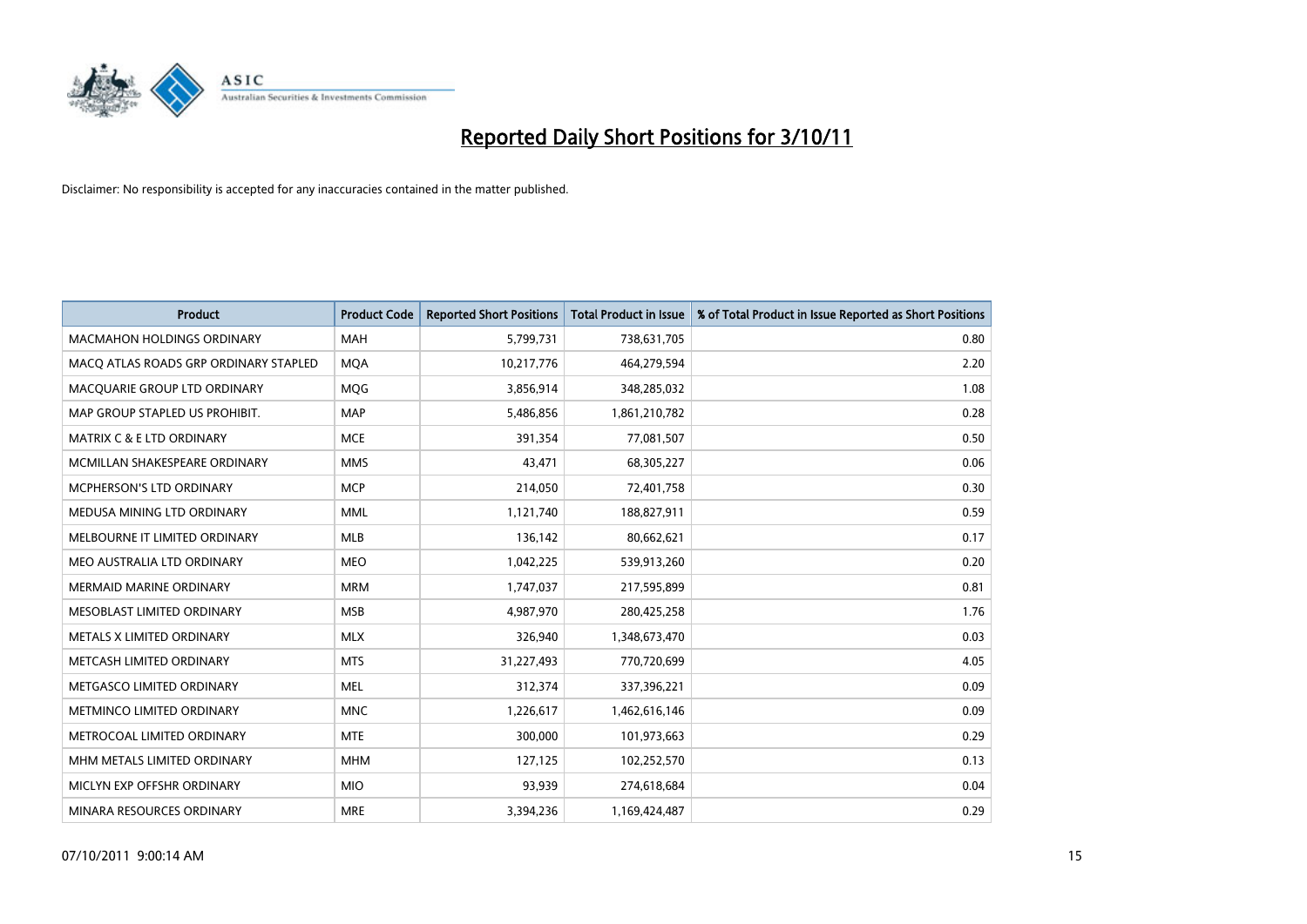

| <b>Product</b>                    | <b>Product Code</b> | <b>Reported Short Positions</b> | <b>Total Product in Issue</b> | % of Total Product in Issue Reported as Short Positions |
|-----------------------------------|---------------------|---------------------------------|-------------------------------|---------------------------------------------------------|
| MINCOR RESOURCES NL ORDINARY      | <b>MCR</b>          | 1,276,503                       | 197,740,804                   | 0.63                                                    |
| MINEMAKERS LIMITED ORDINARY       | <b>MAK</b>          | 44,227                          | 227,003,950                   | 0.02                                                    |
| MINERAL DEPOSITS ORDINARY         | <b>MDL</b>          | 509,483                         | 83,538,786                    | 0.59                                                    |
| MINERAL RESOURCES. ORDINARY       | <b>MIN</b>          | 992,600                         | 183,884,367                   | 0.55                                                    |
| MIRABELA NICKEL LTD ORDINARY      | <b>MBN</b>          | 18,248,962                      | 491,781,237                   | 3.69                                                    |
| MIRVAC GROUP STAPLED SECURITIES   | <b>MGR</b>          | 34,523,488                      | 3,416,924,188                 | 1.00                                                    |
| <b>MOLOPO ENERGY LTD ORDINARY</b> | <b>MPO</b>          | 1,695,369                       | 245,579,810                   | 0.68                                                    |
| MONADELPHOUS GROUP ORDINARY       | <b>MND</b>          | 1,082,525                       | 88,659,327                    | 1.23                                                    |
| MORTGAGE CHOICE LTD ORDINARY      | <b>MOC</b>          | 217,792                         | 119,948,255                   | 0.18                                                    |
| <b>MOUNT GIBSON IRON ORDINARY</b> | <b>MGX</b>          | 15,483,948                      | 1,082,570,693                 | 1.41                                                    |
| MULTIPLEX SITES SITES             | <b>MXUPA</b>        | 22                              | 4,500,000                     | 0.00                                                    |
| MURCHISON METALS LTD ORDINARY     | <b>MMX</b>          | 17,367,936                      | 437,354,555                   | 3.97                                                    |
| MYER HOLDINGS LTD ORDINARY        | <b>MYR</b>          | 42,881,687                      | 583,284,551                   | 7.32                                                    |
| <b>MYSTATE LIMITED ORDINARY</b>   | <b>MYS</b>          | 1,400                           | 67,463,454                    | 0.00                                                    |
| NATIONAL AUST, BANK ORDINARY      | <b>NAB</b>          | 20,388,097                      | 2,201,147,145                 | 0.87                                                    |
| NATURAL FUEL LIMITED ORDINARY     | <b>NFL</b>          |                                 | 1,121,912                     | 0.00                                                    |
| NAVITAS LIMITED ORDINARY          | <b>NVT</b>          | 2,312,998                       | 375,318,628                   | 0.60                                                    |
| NEPTUNE MARINE ORDINARY           | <b>NMS</b>          | 182,253                         | 1,748,545,632                 | 0.01                                                    |
| NEW HOPE CORPORATION ORDINARY     | <b>NHC</b>          | 484,097                         | 830,230,549                   | 0.05                                                    |
| NEWCREST MINING ORDINARY          | <b>NCM</b>          | 1,766,992                       | 765,000,000                   | 0.18                                                    |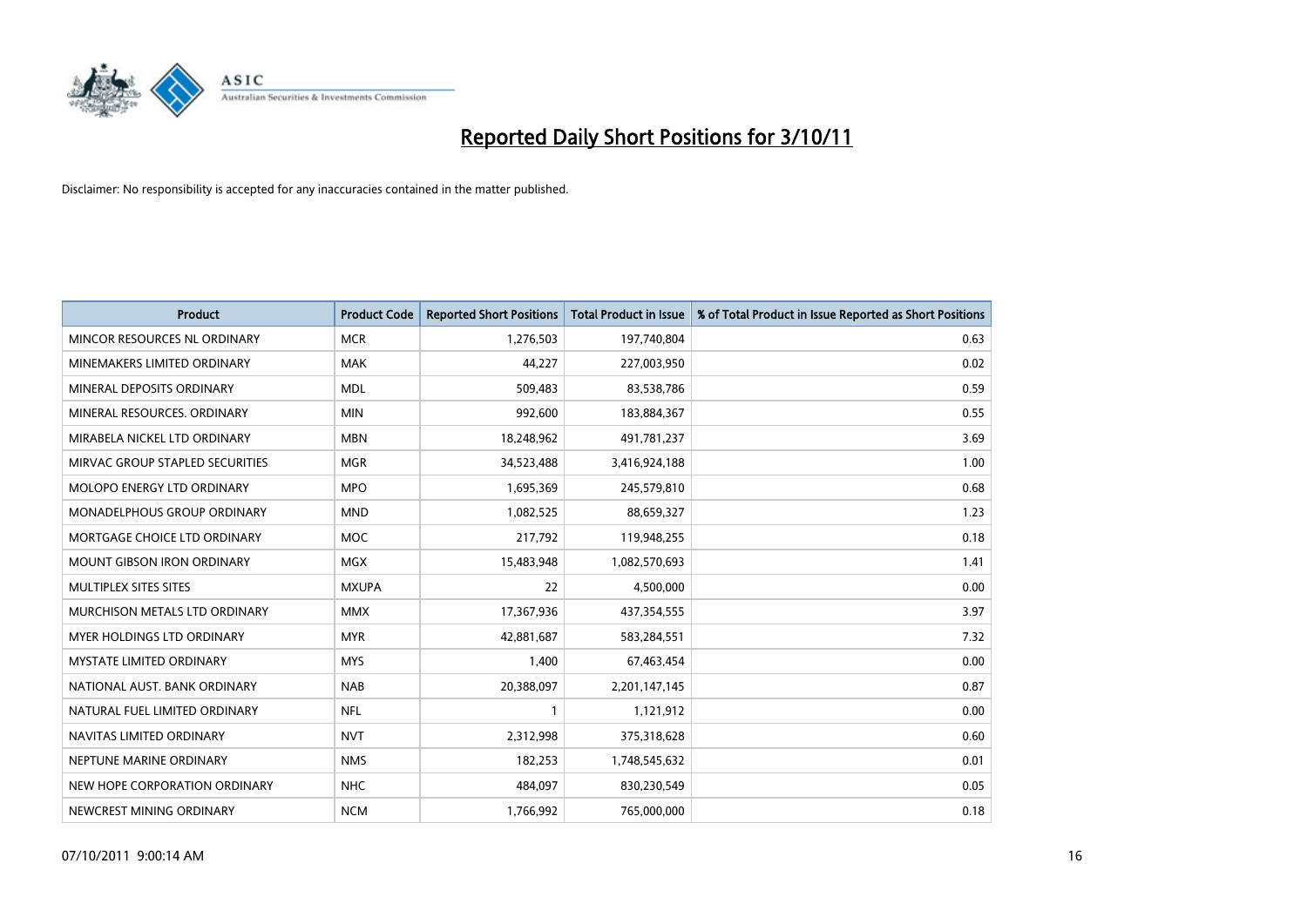

| <b>Product</b>                        | <b>Product Code</b> | <b>Reported Short Positions</b> | <b>Total Product in Issue</b> | % of Total Product in Issue Reported as Short Positions |
|---------------------------------------|---------------------|---------------------------------|-------------------------------|---------------------------------------------------------|
| NEWS CORP A NON-VOTING CDI            | <b>NWSLV</b>        | 3,629,202                       | 1,764,667,913                 | 0.21                                                    |
| NEWS CORP B VOTING CDI                | <b>NWS</b>          | 3,676,969                       | 798,520,953                   | 0.45                                                    |
| NEXBIS LIMITED ORDINARY               | <b>NBS</b>          | 63,733                          | 798,356,704                   | 0.01                                                    |
| NEXTDC LIMITED ORDINARY               | <b>NXT</b>          | 22,857                          | 123,533,558                   | 0.02                                                    |
| NEXUS ENERGY LIMITED ORDINARY         | <b>NXS</b>          | 4,490,551                       | 1,326,697,820                 | 0.33                                                    |
| NIB HOLDINGS LIMITED ORDINARY         | <b>NHF</b>          | 105,400                         | 466,733,110                   | 0.02                                                    |
| NIDO PETROLEUM ORDINARY               | <b>NDO</b>          | 1,206,429                       | 1,389,163,151                 | 0.09                                                    |
| NOBLE MINERAL RES ORDINARY            | <b>NMG</b>          | 2,471,146                       | 460,308,567                   | 0.55                                                    |
| NORTHERN IRON LTD ORDINARY            | <b>NFE</b>          | 848,022                         | 336,084,863                   | 0.25                                                    |
| NRW HOLDINGS LIMITED ORDINARY         | <b>NWH</b>          | 910,921                         | 278,888,011                   | 0.31                                                    |
| NUCOAL RESOURCES NL ORDINARY          | <b>NCR</b>          | 184,539                         | 437,193,340                   | 0.05                                                    |
| NUFARM LIMITED ORDINARY               | <b>NUF</b>          | 4,414,271                       | 261,833,005                   | 1.68                                                    |
| OAKTON LIMITED ORDINARY               | <b>OKN</b>          | 636,191                         | 93,800,235                    | 0.68                                                    |
| OCEANAGOLD CORP. CHESS DEPOSITARY INT | <b>OGC</b>          | 1,185,622                       | 262,609,273                   | 0.43                                                    |
| OCEANIA CAPITAL LTD ORDINARY          | <b>OCP</b>          | 2,500                           | 91,921,295                    | 0.00                                                    |
| OIL SEARCH LTD ORDINARY               | OSH                 | 13,759,266                      | 1,320,648,378                 | 1.02                                                    |
| OM HOLDINGS LIMITED ORDINARY          | OMH                 | 11,410,278                      | 504,105,150                   | 2.28                                                    |
| ONESTEEL LIMITED ORDINARY             | OST                 | 22,682,434                      | 1,338,106,652                 | 1.70                                                    |
| ORICA LIMITED ORDINARY                | ORI                 | 2,189,278                       | 363,966,570                   | 0.59                                                    |
| ORIGIN ENERGY ORDINARY                | <b>ORG</b>          | 1,686,918                       | 1,086,037,913                 | 0.14                                                    |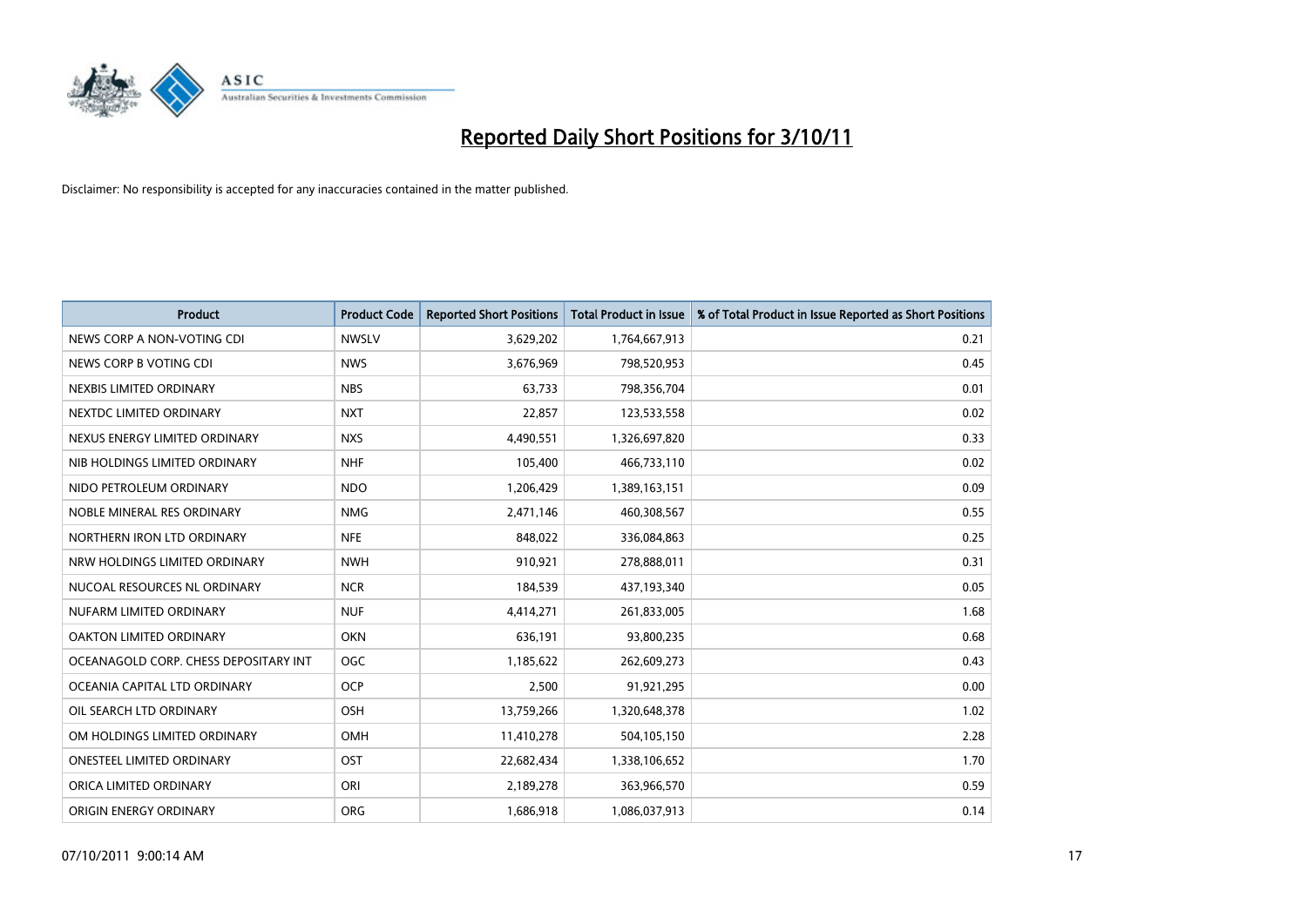

| <b>Product</b>                 | <b>Product Code</b> | <b>Reported Short Positions</b> | <b>Total Product in Issue</b> | % of Total Product in Issue Reported as Short Positions |
|--------------------------------|---------------------|---------------------------------|-------------------------------|---------------------------------------------------------|
| OROCOBRE LIMITED ORDINARY      | <b>ORE</b>          | 131,161                         | 103,195,029                   | 0.12                                                    |
| OROTONGROUP LIMITED ORDINARY   | <b>ORL</b>          | 75,386                          | 40,880,902                    | 0.18                                                    |
| OTTO ENERGY LIMITED ORDINARY   | <b>OEL</b>          | 109,204                         | 1,138,290,071                 | 0.01                                                    |
| OZ MINERALS ORDINARY           | OZL                 | 8,261,168                       | 323,877,514                   | 2.54                                                    |
| <b>PACIFIC BRANDS ORDINARY</b> | <b>PBG</b>          | 8,060,058                       | 931,386,248                   | 0.88                                                    |
| PALADIN ENERGY LTD ORDINARY    | <b>PDN</b>          | 25,725,771                      | 778,525,732                   | 3.31                                                    |
| PANAUST LIMITED ORDINARY       | <b>PNA</b>          | 7,981,401                       | 593,867,443                   | 1.35                                                    |
| PANORAMIC RESOURCES ORDINARY   | PAN                 | 1,311,832                       | 207,050,710                   | 0.63                                                    |
| PAPERLINX LIMITED ORDINARY     | <b>PPX</b>          | 4,280,057                       | 609,280,761                   | 0.71                                                    |
| PAPILLON RES LTD ORDINARY      | <b>PIR</b>          | 510,324                         | 208,259,519                   | 0.24                                                    |
| PATTIES FOODS LTD ORDINARY     | PFL                 |                                 | 138,989,223                   | 0.00                                                    |
| PEAK RESOURCES ORDINARY        | <b>PEK</b>          | 83,710                          | 155,979,643                   | 0.05                                                    |
| PEET LIMITED ORDINARY          | <b>PPC</b>          | 100,010                         | 318,038,544                   | 0.03                                                    |
| PENINSULA ENERGY LTD ORDINARY  | <b>PEN</b>          | 1,493,377                       | 2,135,490,443                 | 0.07                                                    |
| PERILYA LIMITED ORDINARY       | PEM                 | 510,357                         | 526,075,563                   | 0.10                                                    |
| PERPETUAL LIMITED ORDINARY     | <b>PPT</b>          | 2,883,053                       | 44,692,304                    | 6.41                                                    |
| PERSEUS MINING LTD ORDINARY    | PRU                 | 1,695,836                       | 426,717,088                   | 0.40                                                    |
| PETSEC ENERGY ORDINARY         | <b>PSA</b>          | 223,332                         | 231,283,622                   | 0.10                                                    |
| PHARMAXIS LTD ORDINARY         | <b>PXS</b>          | 2,517,073                       | 229,116,309                   | 1.10                                                    |
| PHOTON GROUP LTD ORDINARY      | <b>PGA</b>          | 250,510                         | 1,540,886,866                 | 0.02                                                    |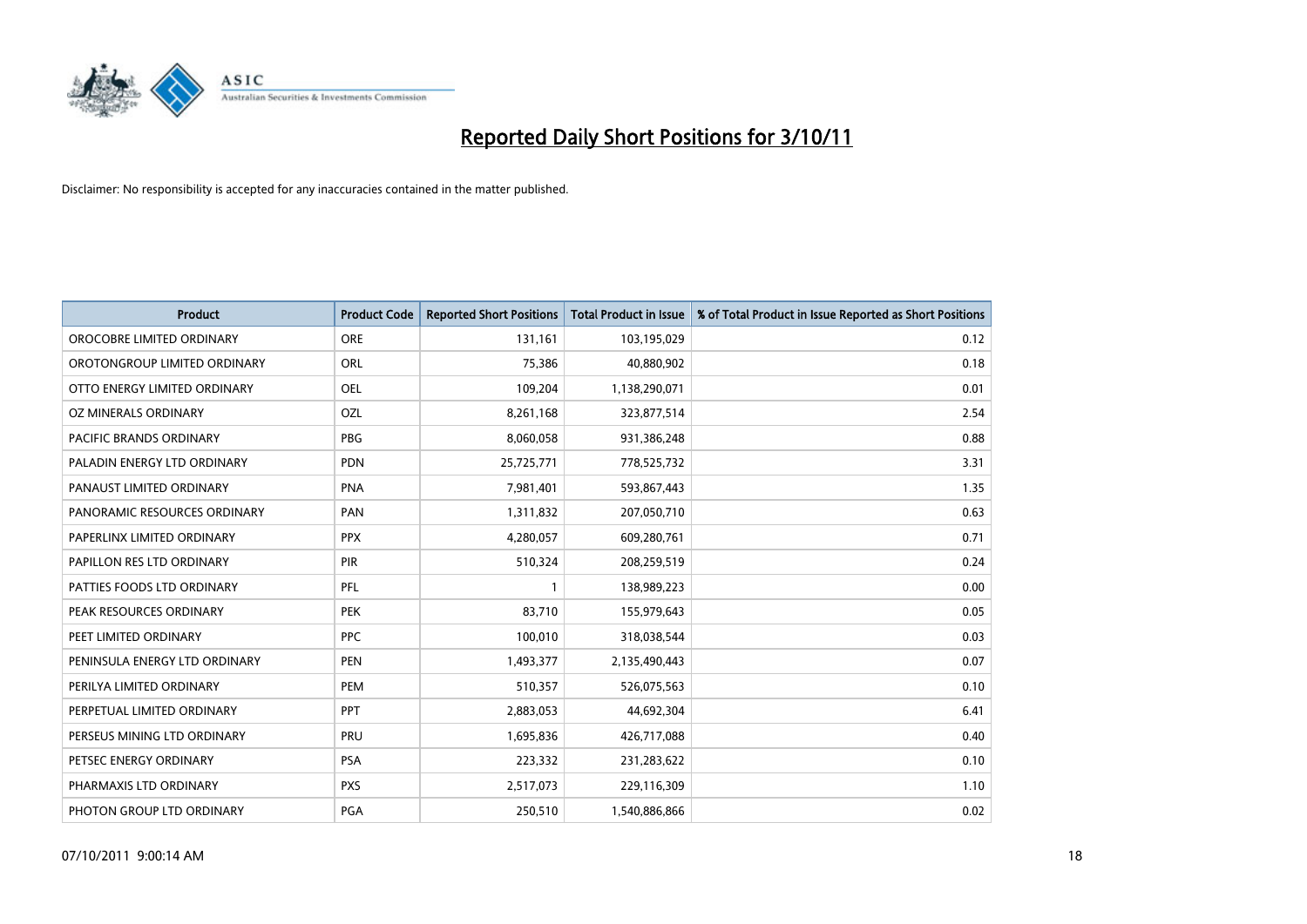

| <b>Product</b>                      | <b>Product Code</b> | <b>Reported Short Positions</b> | <b>Total Product in Issue</b> | % of Total Product in Issue Reported as Short Positions |
|-------------------------------------|---------------------|---------------------------------|-------------------------------|---------------------------------------------------------|
| PLATINUM ASSET ORDINARY             | <b>PTM</b>          | 6,977,269                       | 561,347,878                   | 1.23                                                    |
| PLATINUM AUSTRALIA ORDINARY         | <b>PLA</b>          | 5,087,313                       | 417,130,039                   | 1.24                                                    |
| PLATINUM CAPITAL LTD ORDINARY       | <b>PMC</b>          |                                 | 165,756,878                   | 0.00                                                    |
| PMP LIMITED ORDINARY                | <b>PMP</b>          | 23,111                          | 329,842,473                   | 0.01                                                    |
| PORT BOUVARD LIMITED ORDINARY       | PBD                 | 6,754                           | 593,868,295                   | 0.00                                                    |
| PREMIER INVESTMENTS ORDINARY        | <b>PMV</b>          | 303,387                         | 155,062,831                   | 0.20                                                    |
| PRIMA BIOMED LTD ORDINARY           | <b>PRR</b>          | 2,998,236                       | 1,009,053,263                 | 0.30                                                    |
| PRIMARY HEALTH CARE ORDINARY        | <b>PRY</b>          | 10,472,295                      | 497,469,803                   | 2.11                                                    |
| PRIME MEDIA GRP LTD ORDINARY        | PRT                 | 2,305                           | 366,330,303                   | 0.00                                                    |
| PRIMEAG AUSTRALIA ORDINARY          | PAG                 |                                 | 266,394,444                   | 0.00                                                    |
| PROGEN PHARMACEUTIC ORDINARY        | PGL                 | 151,596                         | 24,709,097                    | 0.61                                                    |
| PROGRAMMED ORDINARY                 | <b>PRG</b>          | 536,128                         | 118,169,908                   | 0.45                                                    |
| PSIVIDA CORP CDI 1:1                | <b>PVA</b>          | 6,878                           | 8,737,186                     | 0.08                                                    |
| <b>QANTAS AIRWAYS ORDINARY</b>      | QAN                 | 29,726,204                      | 2,265,123,620                 | 1.33                                                    |
| OBE INSURANCE GROUP ORDINARY        | <b>OBE</b>          | 16,967,064                      | 1,092,654,587                 | 1.52                                                    |
| OR NATIONAL LIMITED ORDINARY        | <b>ORN</b>          | 19,338,316                      | 2,440,000,000                 | 0.79                                                    |
| <b>QUBE LOGISTICS HLDG ORDINARY</b> | QUB                 | 114,757                         | 801,927,594                   | 0.01                                                    |
| RAMELIUS RESOURCES ORDINARY         | <b>RMS</b>          | 94,325                          | 291,767,215                   | 0.02                                                    |
| RAMSAY HEALTH CARE ORDINARY         | <b>RHC</b>          | 1,287,114                       | 202,081,252                   | 0.63                                                    |
| <b>RCR TOMLINSON ORDINARY</b>       | <b>RCR</b>          | 68,067                          | 133,010,172                   | 0.05                                                    |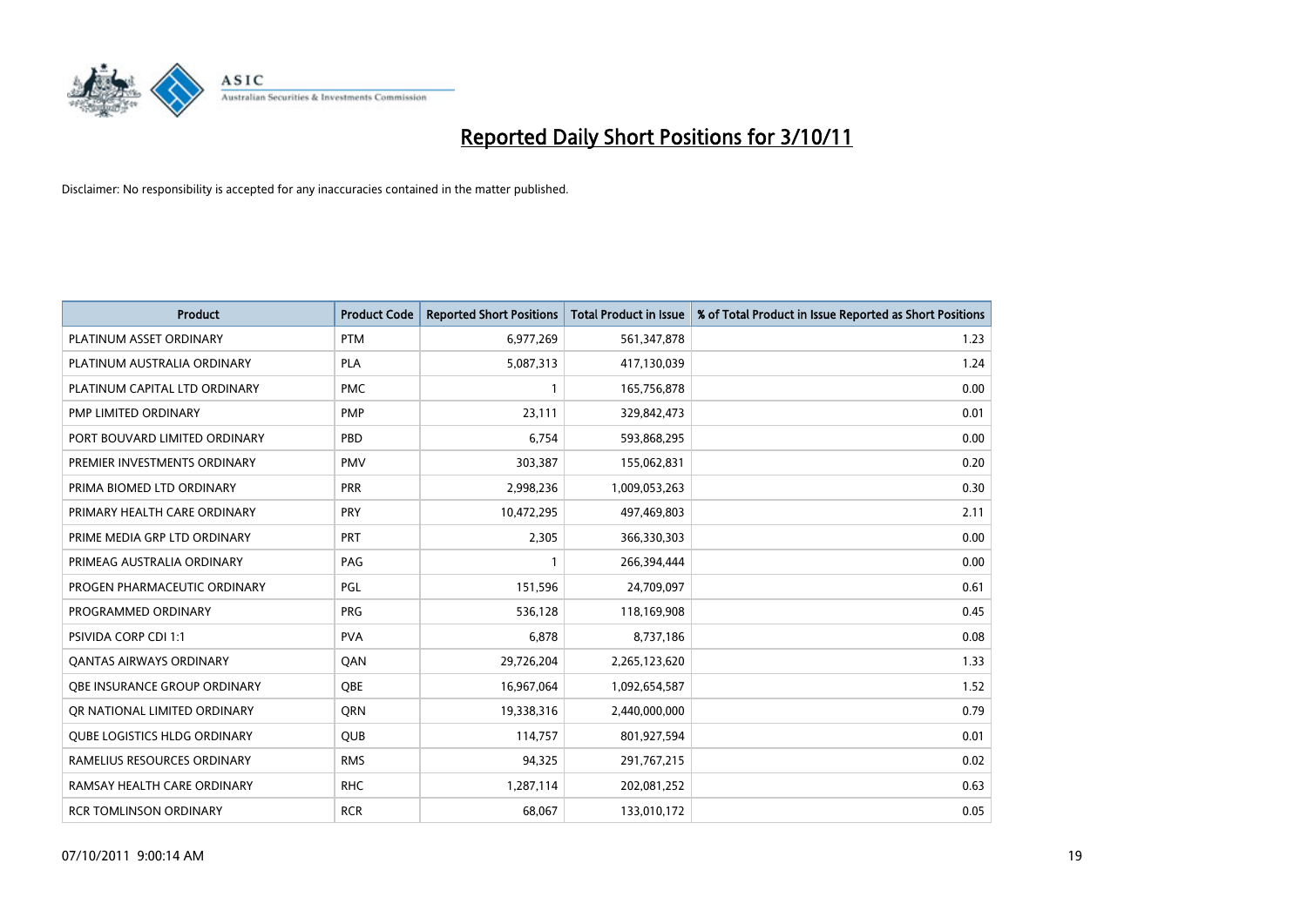

| <b>Product</b>                      | <b>Product Code</b> | <b>Reported Short Positions</b> | <b>Total Product in Issue</b> | % of Total Product in Issue Reported as Short Positions |
|-------------------------------------|---------------------|---------------------------------|-------------------------------|---------------------------------------------------------|
| <b>REA GROUP ORDINARY</b>           | <b>REA</b>          | 156,602                         | 130,401,680                   | 0.11                                                    |
| RECKON LIMITED ORDINARY             | <b>RKN</b>          | 837,000                         | 133,384,060                   | 0.63                                                    |
| <b>RED FORK ENERGY ORDINARY</b>     | <b>RFE</b>          | 7,696                           | 269,769,853                   | 0.00                                                    |
| REDBANK ENERGY LTD ORDINARY         | AEI                 | 19                              | 786,287                       | 0.00                                                    |
| REED RESOURCES LTD ORDINARY         | <b>RDR</b>          | 268,204                         | 264,742,501                   | 0.10                                                    |
| <b>REGIS RESOURCES ORDINARY</b>     | <b>RRL</b>          | 706,840                         | 433,857,441                   | 0.15                                                    |
| RESMED INC CDI 10:1                 | <b>RMD</b>          | 5,549,542                       | 1,556,242,300                 | 0.35                                                    |
| RESOLUTE MINING ORDINARY            | <b>RSG</b>          | 5,646,537                       | 468,608,774                   | 1.17                                                    |
| RESOURCE AND INVEST. ORDINARY       | <b>RNI</b>          | 20,265                          | 124,984,308                   | 0.02                                                    |
| <b>RESOURCE GENERATION ORDINARY</b> | <b>RES</b>          | 375,811                         | 262,895,652                   | 0.14                                                    |
| RETAIL FOOD GROUP ORDINARY          | <b>RFG</b>          | 31,238                          | 108,219,282                   | 0.03                                                    |
| REVERSE CORP LIMITED ORDINARY       | <b>REF</b>          | 25,141                          | 92,382,175                    | 0.03                                                    |
| REX MINERALS LIMITED ORDINARY       | <b>RXM</b>          | 1,351,039                       | 153,635,519                   | 0.88                                                    |
| <b>RHG LIMITED ORDINARY</b>         | <b>RHG</b>          | 31,776                          | 308,483,177                   | 0.01                                                    |
| <b>RIALTO ENERGY ORDINARY</b>       | <b>RIA</b>          | 296,775                         | 375,006,264                   | 0.08                                                    |
| RIDLEY CORPORATION ORDINARY         | <b>RIC</b>          | 509,655                         | 307,817,071                   | 0.17                                                    |
| RIO TINTO LIMITED ORDINARY          | <b>RIO</b>          | 22,330,488                      | 435,758,720                   | 5.10                                                    |
| RIVERCITY MOTORWAY STAPLED          | <b>RCY</b>          | 132,000                         | 957,010,115                   | 0.01                                                    |
| ROBUST RESOURCES ORDINARY           | <b>ROL</b>          | 1,118,816                       | 84,944,097                    | 1.32                                                    |
| ROC OIL COMPANY ORDINARY            | <b>ROC</b>          | 2,140,280                       | 713,254,560                   | 0.31                                                    |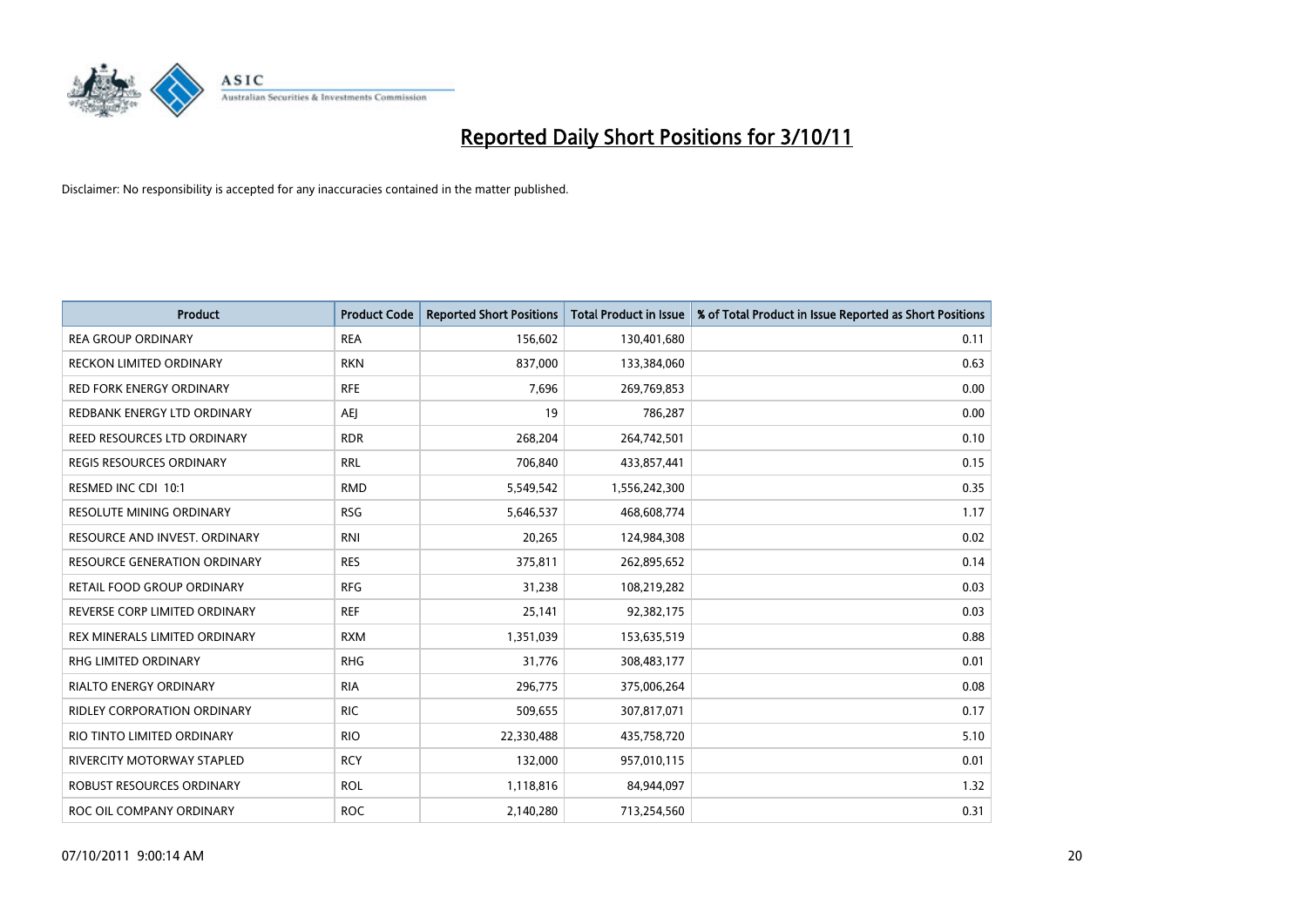

| <b>Product</b>                | <b>Product Code</b> | <b>Reported Short Positions</b> | <b>Total Product in Issue</b> | % of Total Product in Issue Reported as Short Positions |
|-------------------------------|---------------------|---------------------------------|-------------------------------|---------------------------------------------------------|
| ROYAL WOLF HOLDINGS ORDINARY  | <b>RWH</b>          | 60,000                          | 100,387,052                   | 0.06                                                    |
| SAI GLOBAL LIMITED ORDINARY   | SAI                 | 1,842,770                       | 202,168,008                   | 0.91                                                    |
| SALMAT LIMITED ORDINARY       | <b>SLM</b>          | 1,501,595                       | 159,802,174                   | 0.94                                                    |
| SAMSON OIL & GAS LTD ORDINARY | SSN                 | 156,856                         | 1,749,887,420                 | 0.00                                                    |
| SANDFIRE RESOURCES ORDINARY   | <b>SFR</b>          | 2,176,938                       | 150,879,969                   | 1.42                                                    |
| <b>SANTOS LTD ORDINARY</b>    | <b>STO</b>          | 19,058,805                      | 878,152,891                   | 2.16                                                    |
| SARACEN MINERAL ORDINARY      | <b>SAR</b>          | 4,649,393                       | 566,151,415                   | 0.82                                                    |
| SEDGMAN LIMITED ORDINARY      | <b>SDM</b>          | 332,163                         | 211,993,676                   | 0.16                                                    |
| SEEK LIMITED ORDINARY         | <b>SEK</b>          | 20,918,726                      | 337,079,207                   | 6.23                                                    |
| SELECT HARVESTS ORDINARY      | <b>SHV</b>          | 411,962                         | 56,226,960                    | 0.73                                                    |
| SENETAS CORPORATION ORDINARY  | <b>SEN</b>          | 756,999                         | 463,105,195                   | 0.16                                                    |
| SENEX ENERGY LIMITED ORDINARY | <b>SXY</b>          | 384,405                         | 913,659,081                   | 0.04                                                    |
| SERVCORP LIMITED ORDINARY     | SRV                 | 36,829                          | 98,440,807                    | 0.04                                                    |
| SERVICE STREAM ORDINARY       | <b>SSM</b>          | 344.663                         | 283,418,867                   | 0.12                                                    |
| SEVEN GROUP HOLDINGS ORDINARY | <b>SVW</b>          | 912,446                         | 306,410,281                   | 0.28                                                    |
| SEVEN WEST MEDIA LTD ORDINARY | <b>SWM</b>          | 2,082,455                       | 610,327,899                   | 0.35                                                    |
| SIGMA PHARMACEUTICAL ORDINARY | <b>SIP</b>          | 10,746,883                      | 1,178,626,572                 | 0.91                                                    |
| SILEX SYSTEMS ORDINARY        | <b>SLX</b>          | 634,835                         | 170,133,997                   | 0.38                                                    |
| SILVER LAKE RESOURCE ORDINARY | <b>SLR</b>          | 186,217                         | 178,922,838                   | 0.11                                                    |
| SIMS METAL MGMT LTD ORDINARY  | SGM                 | 2,361,416                       | 205,601,821                   | 1.14                                                    |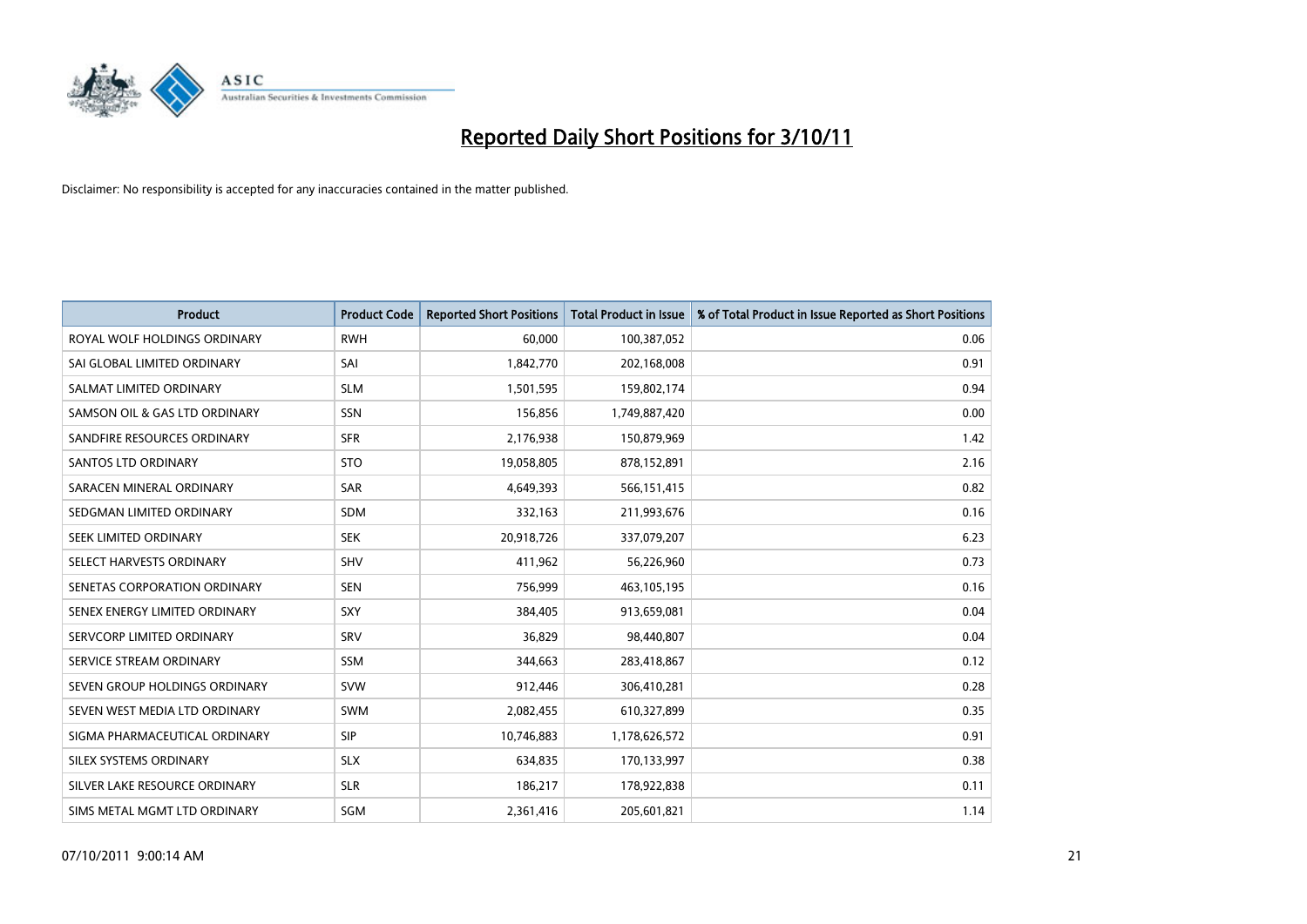

| <b>Product</b>                           | <b>Product Code</b> | <b>Reported Short Positions</b> | <b>Total Product in Issue</b> | % of Total Product in Issue Reported as Short Positions |
|------------------------------------------|---------------------|---------------------------------|-------------------------------|---------------------------------------------------------|
| SINGAPORE TELECOMM. CHESS DEPOSITARY INT | SGT                 | 5,965,782                       | 168,828,658                   | 3.54                                                    |
| SIRIUS RESOURCES NL ORDINARY             | <b>SIR</b>          | 82,500                          | 137,134,586                   | 0.06                                                    |
| SIRTEX MEDICAL ORDINARY                  | <b>SRX</b>          | 634                             | 55,768,136                    | 0.00                                                    |
| SKILLED GROUP LTD ORDINARY               | <b>SKE</b>          | 43,338                          | 233, 243, 776                 | 0.01                                                    |
| <b>SKY NETWORK ORDINARY</b>              | <b>SKT</b>          | 399                             | 389,139,785                   | 0.00                                                    |
| SMS MANAGEMENT, ORDINARY                 | <b>SMX</b>          | 234,983                         | 68,290,180                    | 0.36                                                    |
| SONIC HEALTHCARE ORDINARY                | <b>SHL</b>          | 5,648,152                       | 389,969,875                   | 1.45                                                    |
| SOUL PATTINSON (W.H) ORDINARY            | SOL                 | 23,301                          | 238,640,580                   | 0.01                                                    |
| SOUTH BOULDER MINES ORDINARY             | <b>STB</b>          | 34,548                          | 87,115,688                    | 0.04                                                    |
| SP AUSNET STAPLED SECURITIES             | <b>SPN</b>          | 2,668,929                       | 2,850,932,204                 | 0.08                                                    |
| SPARK INFRASTRUCTURE STAPLED NOTE & UNIT | SKI                 | 17,885,151                      | 1,326,734,264                 | 1.34                                                    |
| SPDR 200 FUND ETF UNITS                  | <b>STW</b>          | 8                               | 51,278,556                    | 0.00                                                    |
| SPECIALTY FASHION ORDINARY               | <b>SFH</b>          | 660,738                         | 192,086,121                   | 0.35                                                    |
| SPOTLESS GROUP LTD ORDINARY              | <b>SPT</b>          | 1,445,323                       | 262,766,725                   | 0.54                                                    |
| ST BARBARA LIMITED ORDINARY              | <b>SBM</b>          | 9,332,660                       | 325,615,389                   | 2.85                                                    |
| STAGING CONNECTIONS ORDINARY             | <b>STG</b>          | 2,917,189                       | 78,317,726                    | 3.72                                                    |
| STANMORE COAL LTD ORDINARY               | <b>SMR</b>          | 99,847                          | 89,791,402                    | 0.11                                                    |
| STARPHARMA HOLDINGS ORDINARY             | <b>SPL</b>          | 1,328,856                       | 248,026,578                   | 0.53                                                    |
| STH AMERICAN COR LTD ORDINARY            | SAY                 | 9,200                           | 257,785,604                   | 0.00                                                    |
| STHN CROSS MEDIA ORDINARY                | <b>SXL</b>          | 3,902,806                       | 705,766,444                   | 0.55                                                    |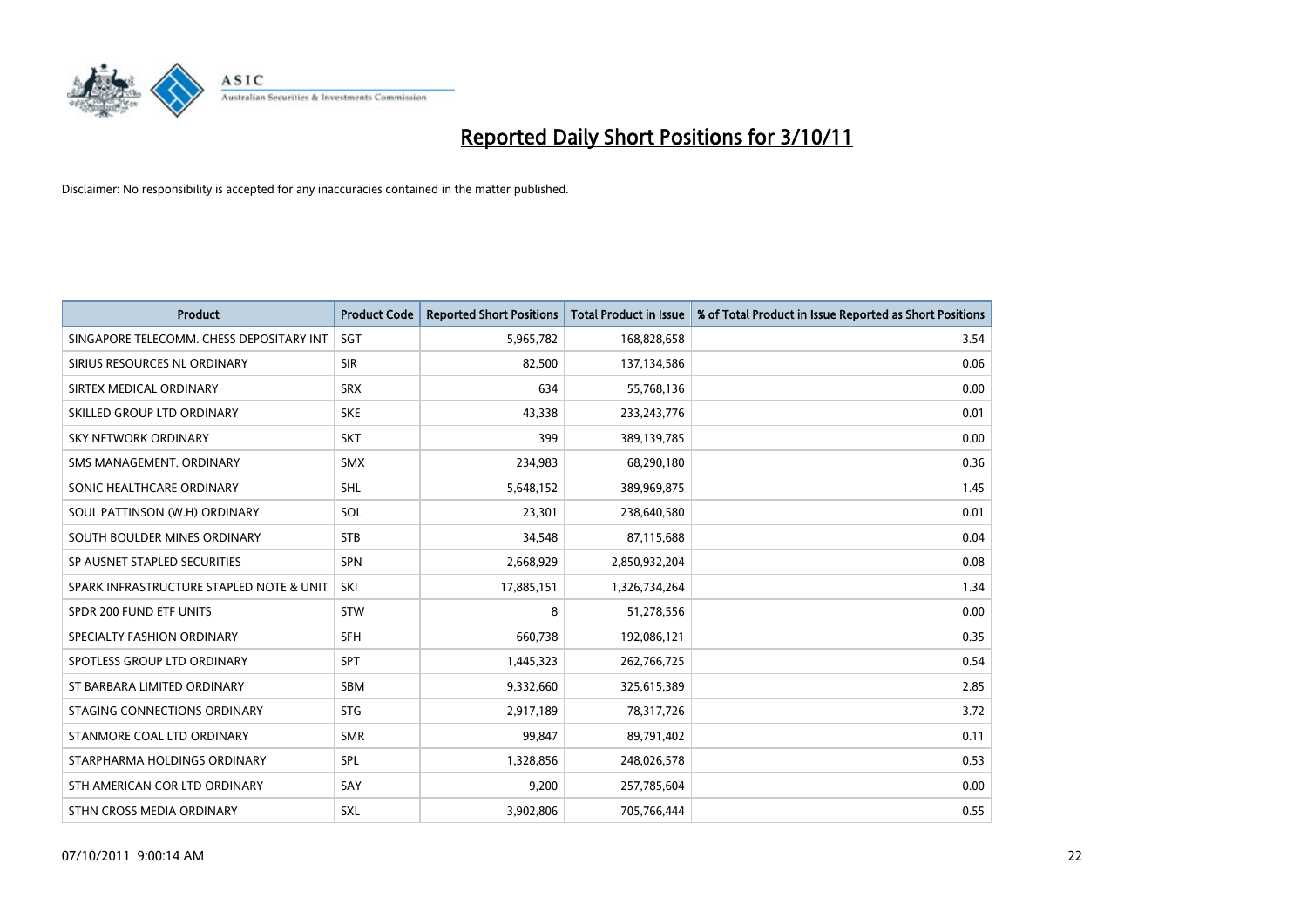

| <b>Product</b>                      | <b>Product Code</b> | <b>Reported Short Positions</b> | <b>Total Product in Issue</b> | % of Total Product in Issue Reported as Short Positions |
|-------------------------------------|---------------------|---------------------------------|-------------------------------|---------------------------------------------------------|
| STOCKLAND UNITS/ORD STAPLED         | <b>SGP</b>          | 20,061,953                      | 2,363,507,116                 | 0.84                                                    |
| STRAITS RES LTD. ORDINARY           | SRO                 | 7,750,312                       | 324,796,141                   | 2.38                                                    |
| STW COMMUNICATIONS ORDINARY         | SGN                 | 268,264                         | 364,310,964                   | 0.06                                                    |
| SUNCORP GROUP LTD ORDINARY          | <b>SUN</b>          | 11,380,450                      | 1,286,600,980                 | 0.87                                                    |
| SUNDANCE ENERGY ORDINARY            | <b>SEA</b>          | 55,000                          | 277,098,474                   | 0.02                                                    |
| SUNDANCE RESOURCES ORDINARY         | SDL                 | 8,266,956                       | 2,896,314,669                 | 0.27                                                    |
| SUNLAND GROUP LTD ORDINARY          | <b>SDG</b>          | 184,456                         | 215,568,076                   | 0.08                                                    |
| SUPER RET REP LTD ORDINARY          | <b>SUL</b>          | 221,627                         | 131,939,945                   | 0.17                                                    |
| SWICK MINING ORDINARY               | <b>SWK</b>          | 1,548                           | 236,724,970                   | 0.00                                                    |
| SYMEX HOLDINGS ORDINARY             | <b>SYM</b>          | 6,633                           | 189,166,670                   | 0.00                                                    |
| TABCORP HOLDINGS LTD ORDINARY       | <b>TAH</b>          | 10,807,142                      | 712,805,880                   | 1.52                                                    |
| <b>TALENT2 INTERNATION ORDINARY</b> | <b>TWO</b>          | 1,240                           | 146,578,584                   | 0.00                                                    |
| TAP OIL LIMITED ORDINARY            | <b>TAP</b>          | 2,286,615                       | 240,995,311                   | 0.95                                                    |
| TASSAL GROUP LIMITED ORDINARY       | <b>TGR</b>          | 52,633                          | 146,304,404                   | 0.03                                                    |
| <b>TATTS GROUP LTD ORDINARY</b>     | <b>TTS</b>          | 15,387,123                      | 1,318,687,024                 | 1.17                                                    |
| <b>TECHNOLOGY ONE ORDINARY</b>      | <b>TNE</b>          | 4,945                           | 303,379,455                   | 0.00                                                    |
| TELECOM CORPORATION ORDINARY        | <b>TEL</b>          | 18,076,523                      | 1,924,707,065                 | 0.92                                                    |
| TELSTRA CORPORATION. ORDINARY       | <b>TLS</b>          | 65,758,865                      | 12,443,074,357                | 0.52                                                    |
| TEN NETWORK HOLDINGS ORDINARY       | <b>TEN</b>          | 42,649,690                      | 1,045,236,720                 | 4.05                                                    |
| TERANGA GOLD CORP CDI 1:1           | <b>TGZ</b>          | 186,916                         | 154,166,054                   | 0.12                                                    |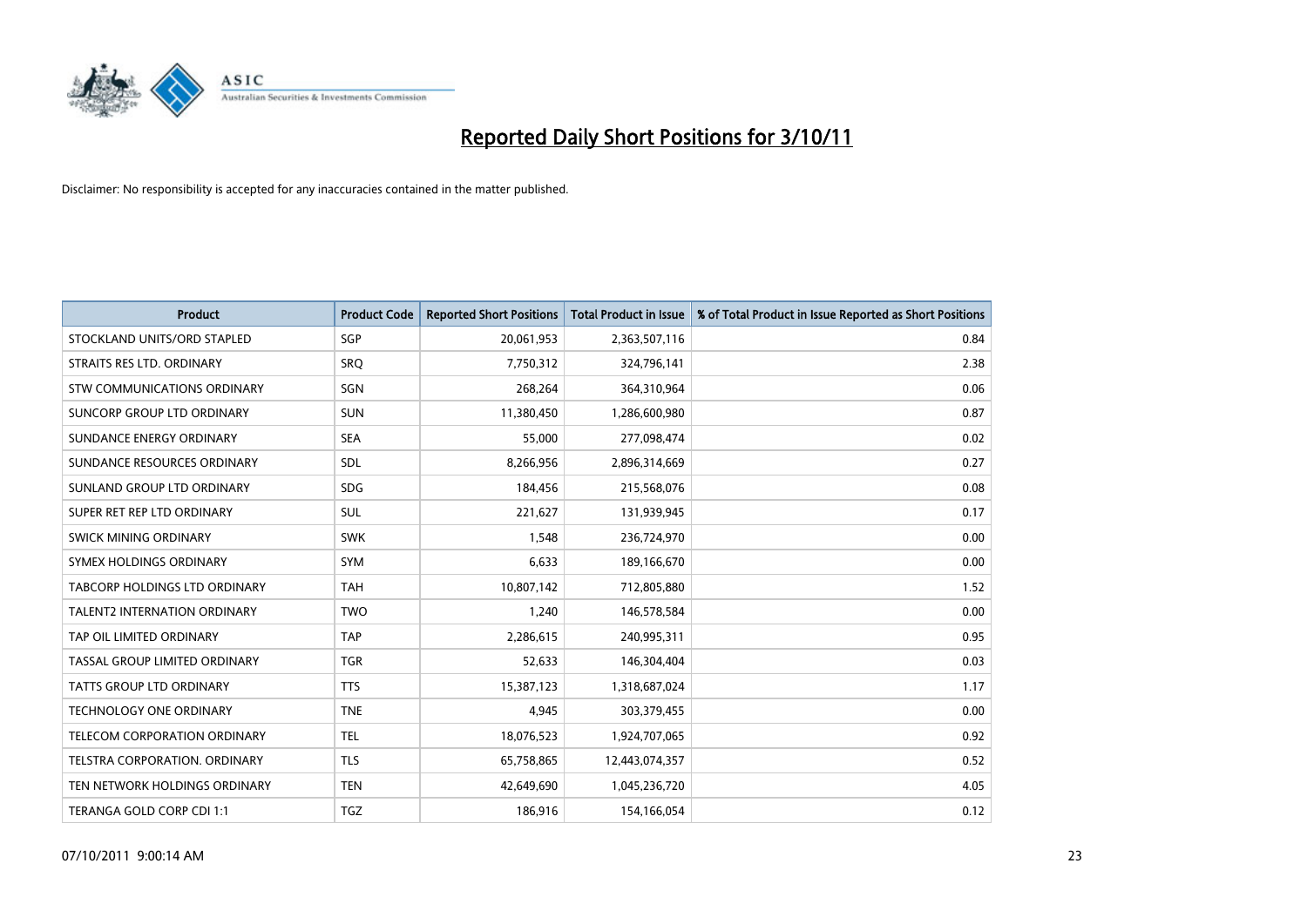

| <b>Product</b>                          | <b>Product Code</b> | <b>Reported Short Positions</b> | <b>Total Product in Issue</b> | % of Total Product in Issue Reported as Short Positions |
|-----------------------------------------|---------------------|---------------------------------|-------------------------------|---------------------------------------------------------|
| TFS CORPORATION LTD ORDINARY            | <b>TFC</b>          | 296,793                         | 276,453,042                   | 0.11                                                    |
| THE REJECT SHOP ORDINARY                | <b>TRS</b>          | 1,171,846                       | 26,071,170                    | 4.47                                                    |
| THOR MINING PLC CHESS DEPOSITARY 1:1    | <b>THR</b>          | 2,307                           | 222,489,120                   | 0.00                                                    |
| THORN GROUP LIMITED ORDINARY            | <b>TGA</b>          | 43,674                          | 146,091,970                   | 0.03                                                    |
| <b>TIGER RESOURCES ORDINARY</b>         | <b>TGS</b>          | 275,441                         | 671,110,549                   | 0.04                                                    |
| <b>TISHMAN SPEYER UNITS</b>             | <b>TSO</b>          | 122,139                         | 338,440,904                   | 0.04                                                    |
| TNG LIMITED ORDINARY                    | <b>TNG</b>          | 4,321                           | 284,803,062                   | 0.00                                                    |
| TOLL HOLDINGS LTD ORDINARY              | <b>TOL</b>          | 21,609,535                      | 710,128,531                   | 3.05                                                    |
| TORO ENERGY LIMITED ORDINARY            | <b>TOE</b>          | 35,404                          | 965,436,676                   | 0.00                                                    |
| <b>TOWER LIMITED ORDINARY</b>           | <b>TWR</b>          | 689,519                         | 265,176,580                   | 0.26                                                    |
| TOX FREE SOLUTIONS ORDINARY             | <b>TOX</b>          | 29,201                          | 96,503,382                    | 0.02                                                    |
| TPG TELECOM LIMITED ORDINARY            | <b>TPM</b>          | 4,835,878                       | 783,894,338                   | 0.61                                                    |
| TRANSFIELD SERVICES ORDINARY            | <b>TSE</b>          | 3,658,895                       | 549,715,957                   | 0.68                                                    |
| TRANSPACIFIC INDUST, ORDINARY           | <b>TPI</b>          | 9,974,523                       | 960,638,735                   | 1.02                                                    |
| TRANSURBAN GROUP TRIPLE STAPLED SEC.    | <b>TCL</b>          | 1,871,991                       | 1,450,831,425                 | 0.12                                                    |
| TREASURY WINE ESTATE ORDINARY           | <b>TWE</b>          | 13,556,639                      | 647,227,144                   | 2.06                                                    |
| <b>TRINITY GROUP STAPLED SECURITIES</b> | <b>TCO</b>          | 3,419                           | 203,405,927                   | 0.00                                                    |
| TROY RESOURCES NL ORDINARY              | <b>TRY</b>          | 81,909                          | 88,112,823                    | 0.08                                                    |
| UGL LIMITED ORDINARY                    | UGL                 | 5,337,901                       | 166,047,171                   | 3.20                                                    |
| UNILIFE CORPORATION CDI 6:1             | <b>UNS</b>          | 816,398                         | 265,814,381                   | 0.30                                                    |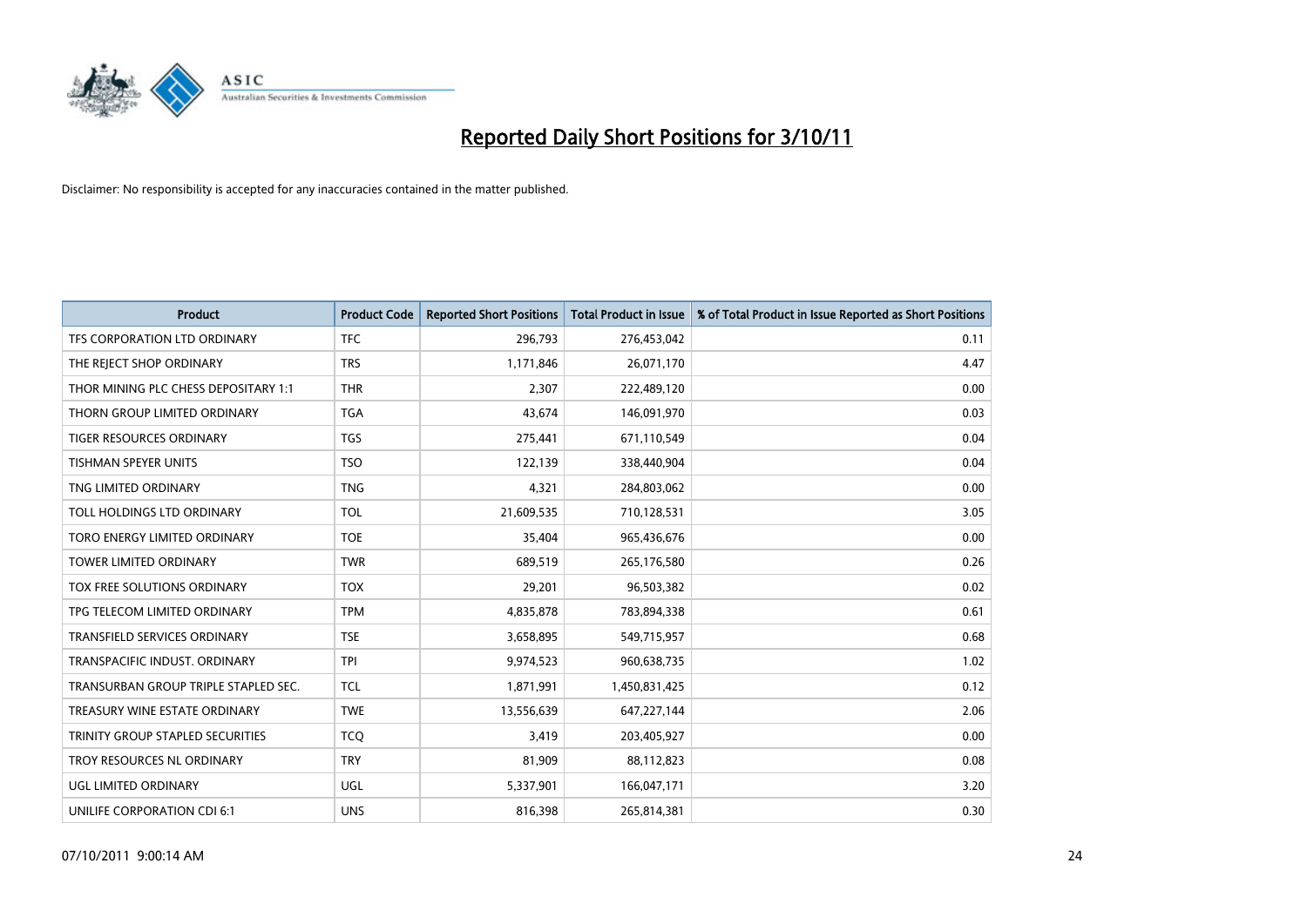

| <b>Product</b>                         | <b>Product Code</b> | <b>Reported Short Positions</b> | <b>Total Product in Issue</b> | % of Total Product in Issue Reported as Short Positions |
|----------------------------------------|---------------------|---------------------------------|-------------------------------|---------------------------------------------------------|
| <b>UXC LIMITED ORDINARY</b>            | <b>UXC</b>          | 21,120                          | 306,933,250                   | 0.01                                                    |
| <b>VDM GROUP LIMITED ORDINARY</b>      | <b>VMG</b>          | 11,116                          | 193,127,749                   | 0.01                                                    |
| <b>VENTURE MINERALS ORDINARY</b>       | <b>VMS</b>          | 275,522                         | 221,093,592                   | 0.12                                                    |
| VIRGIN BLUE HOLDINGS ORDINARY          | <b>VBA</b>          | 52,904,132                      | 2,210,197,600                 | 2.41                                                    |
| <b>VISION GROUP HLDGS ORDINARY</b>     | <b>VGH</b>          | 78,000                          | 74,520,926                    | 0.10                                                    |
| <b>VITA GROUP LTD ORDINARY</b>         | <b>VTG</b>          | 75,190                          | 142,499,800                   | 0.05                                                    |
| VITERRA INC CDI 1:1                    | <b>VTA</b>          | 3,828                           | 68,629,939                    | 0.01                                                    |
| WATPAC LIMITED ORDINARY                | <b>WTP</b>          | 28,533                          | 185,160,973                   | 0.01                                                    |
| <b>WDS LIMITED ORDINARY</b>            | <b>WDS</b>          | 701                             | 144,055,662                   | 0.00                                                    |
| WEBIET LIMITED ORDINARY                | <b>WEB</b>          | 112,623                         | 73,825,433                    | 0.15                                                    |
| WESFARMERS LIMITED ORDINARY            | <b>WES</b>          | 20,495,389                      | 1,005,791,581                 | 2.01                                                    |
| WESFARMERS LIMITED PARTIALLY PROTECTED | <b>WESN</b>         | 110,407                         | 151,280,581                   | 0.05                                                    |
| WESTERN AREAS NL ORDINARY              | <b>WSA</b>          | 10,255,092                      | 179,735,899                   | 5.70                                                    |
| WESTERN DESERT RES. ORDINARY           | <b>WDR</b>          | 948                             | 206,935,914                   | 0.00                                                    |
| WESTFIELD GROUP ORD/UNIT STAPLED SEC   | <b>WDC</b>          | 11,425,315                      | 2,308,988,539                 | 0.49                                                    |
| WESTFIELD RETAIL TST UNIT STAPLED      | <b>WRT</b>          | 39,913,639                      | 3,054,166,195                 | 1.29                                                    |
| WESTPAC BANKING CORP ORDINARY          | <b>WBC</b>          | 55,930,870                      | 3,030,226,016                 | 1.85                                                    |
| WHITE ENERGY COMPANY ORDINARY          | <b>WEC</b>          | 3,334,153                       | 316,104,241                   | 1.05                                                    |
| <b>WHITEHAVEN COAL ORDINARY</b>        | <b>WHC</b>          | 519,763                         | 494,468,415                   | 0.11                                                    |
| WHK GROUP LIMITED ORDINARY             | <b>WHG</b>          | 34,194                          | 265,200,652                   | 0.01                                                    |